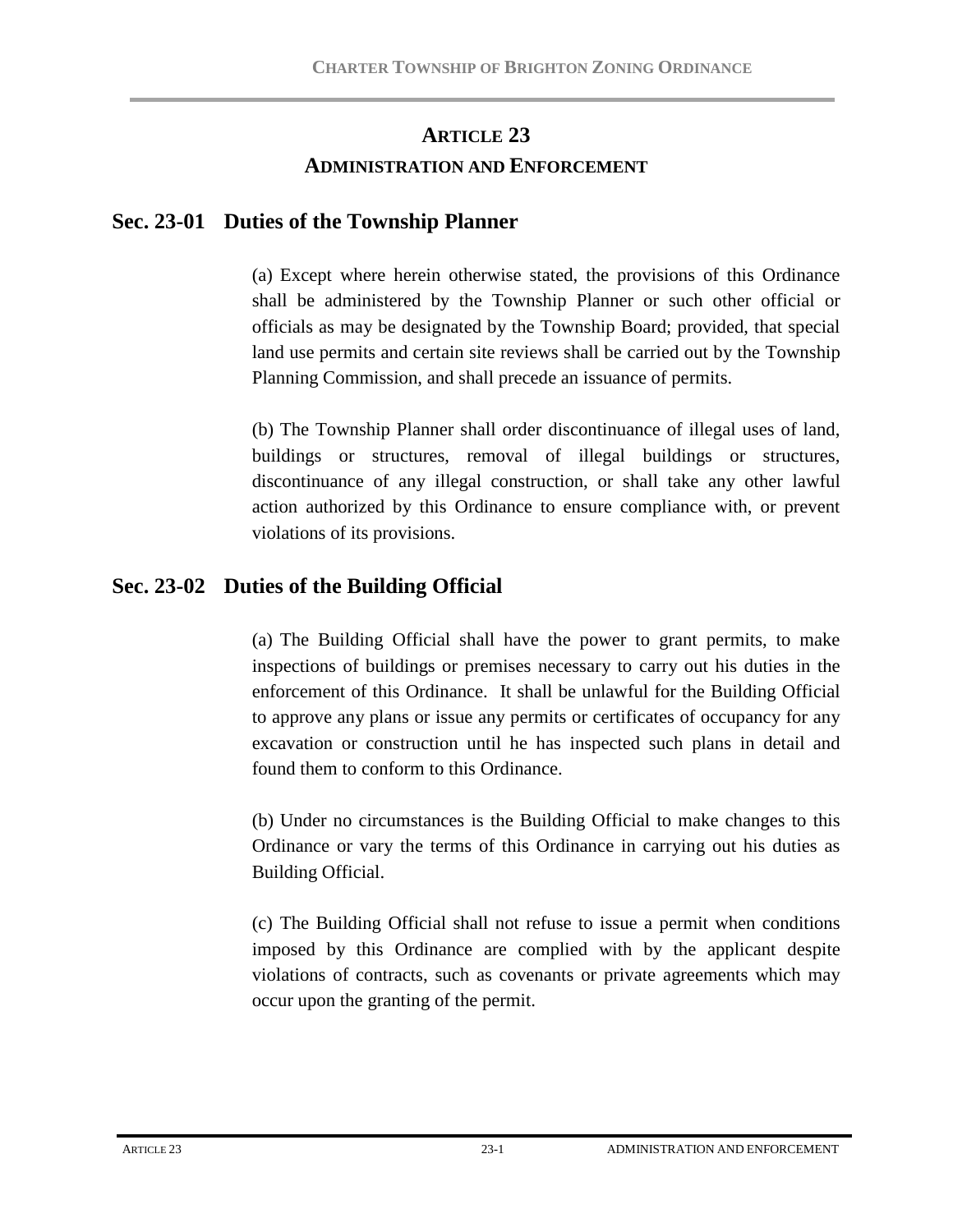## **Sec. 23-03 Plot Plan**

The Building Official shall require that all applications for building permits be accompanied by plans and specifications including a plot plan, in triplicate, drawn to scale, showing the following:

- (a) The actual shape, location, and dimensions of the lot.
- (b) The shape, size, and location of all buildings or other structures to be erected, altered, or moved and of any building or other structures already on the lot.
- (c) The existing and intended use of the lot and of all such structures upon it, including, in residential areas, the number of dwelling units the building is intended to accommodate.
- (d) Other information concerning the lot or adjoining lots as may be essential for determining whether the provisions of this Ordinance are being observed.

## **Sec. 23-04 Permits**

The following shall apply in the issuance of any permit:

- (a) **Permits not to be Issued.** No building permit shall be issued for the erection, alteration, or use of any building or structure or part thereof, or for the use of any land which is not in accordance with the provisions of this Ordinance.
- (b) **Permits for New Use of Land.** No vacant land shall hereafter be used or an existing use of land be hereafter changed to a use of a different class or type unless a certificate of occupancy is first obtained for the new or different use.
- **Permits for New Use of Buildings.** No building or structure, or part thereof, shall be changed to or occupied by a use of a different class or type unless a certificate of occupancy is first obtained for the new or different use.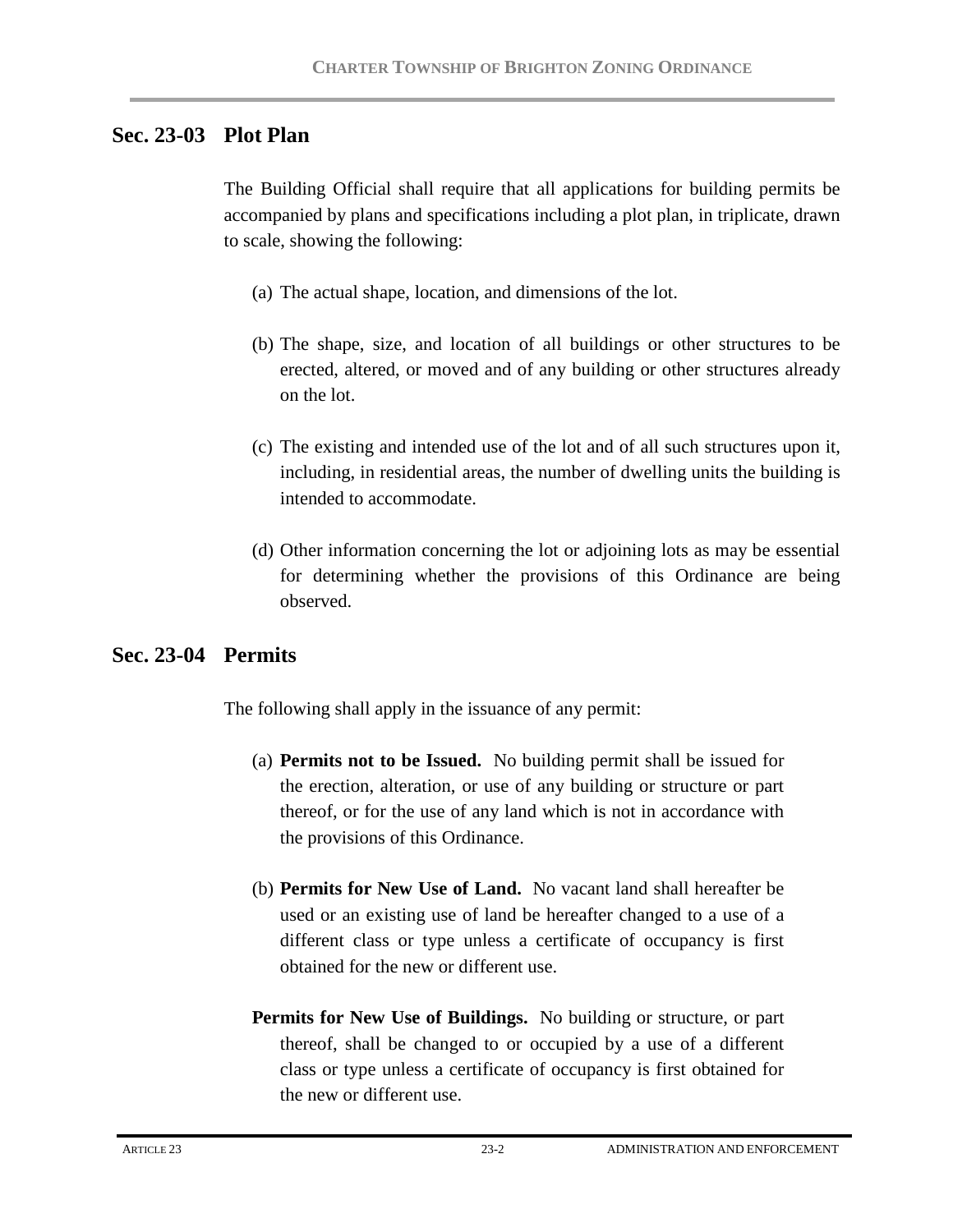- (d) **Permits Required.** No building or structure, or part thereof, shall be hereafter erected, altered, expanded, moved, or repaired unless a building permit shall have been first issued for the work. The terms "altered" and "repaired" shall include any changes in structural parts, stairways, type of construction, type, class or kind of occupancy, change in or any additional use or occupancy not previously specifically approved by permit and/or certificate as required, or change in light or ventilation, means of egress and ingress, or other changes affecting or regulated by the Township Building Code or this Ordinance, except for minor repairs or changes not involving any of the aforesaid features.
- (e) **Compliance Deposits.** No permits shall be issued until a deposit, in an amount established by the Township Board, has been placed at the disposal of the Township as set forth hereafter.

Such deposit shall be held by the Township and applied as required to defray all expenses necessary to secure compliance by the permit holder to the conditions of the permit; including but not limited to, saving the Township and/or the public harmless from any damage to the health, safety and welfare of the community, administrative expenses, legal fees and court costs.

(f) **Notification of Permit Expiration.** If any work for which a permit is required is not completed within one (1) year of the date of issuance of the permit, or within one (1) year of the date of any renewal thereto, the Building Official shall send a letter of notification of permit expiration to the permit holder, at least two (2) weeks prior to the permit expiration date, requesting the work under the permit be completed or renewed prior to the expiration date. If the permit is allowed to expire, a second and final notice of forfeiture of the permit deposit will be sent to the permit holder by ordinary mail allowing the permit holder thirty (30) days to renew the permit or complete the permit requirements prior to

forfeiture of the permit deposit to the Township and termination of the permit.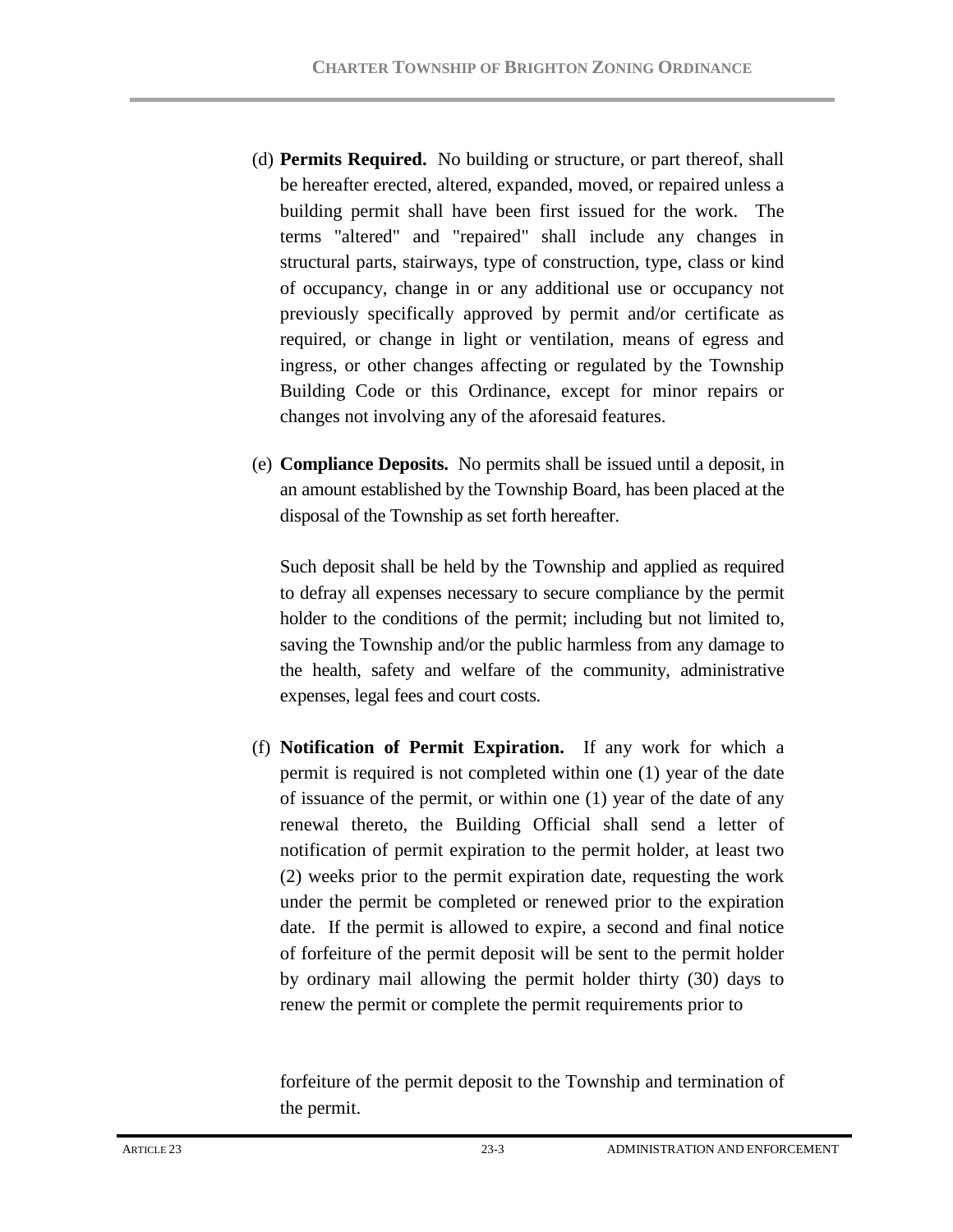- (g) **Renewal of Permits.** Permits may be renewed for one (1) year periods of time upon application of the permit holder and approval by the Building Official. The permit holder must be making reasonable progress toward completion of the permit to obtain an extension. Upon renewal of a permit, the permit holder shall replenish the cash deposit in the amount established in (e) above.
- (h) **Forfeiture.** If any structure is occupied prior to issuance of an occupancy use permit or certificate of completion, the permit deposit shall be immediately forfeited to the Township. If any work for which a permit is required is not completed within one (1) year of the issuance date of the permit, or within one (1) year of the issuance of any renewal thereof as set forth in (f) above, the permit deposit shall be immediately forfeited to the Township.
- (i) **Interest.** All interest earned on permit deposits shall be to the property of the Township.
- (j) **Unclaimed Permit Deposits.** Upon completion of all work required by the terms of the permit and approval of the Building Official, the unused permit deposit, less accumulated interest, shall be refunded to the permit holder. If a permit deposit remains unclaimed for a period of five (5) years or more from the date of completion of the work and approval of the Building Official, the Building Official shall send a written notice of forfeiture to the permit holder, at the last known address of the permit holder on the records of the Township, by ordinary mail, declaring that unless the remaining permit deposit is claimed within one hundred twenty (120) days from the date of the notice, the remaining permit deposit shall immediately be escheated to the State of Michigan. If the permit holder claims the remaining permit deposit within the one hundred twenty (120) days, it shall be refunded after deduction of the following fees as may be established by the Township Board: inspection fees, custodial charges, service fees and bookkeeping costs. Escheatment of the permit deposit does not prevent the Township from seeking any other remedies as may be available in law or equity for securing compliance by the permit holder with the terms of the permit issued.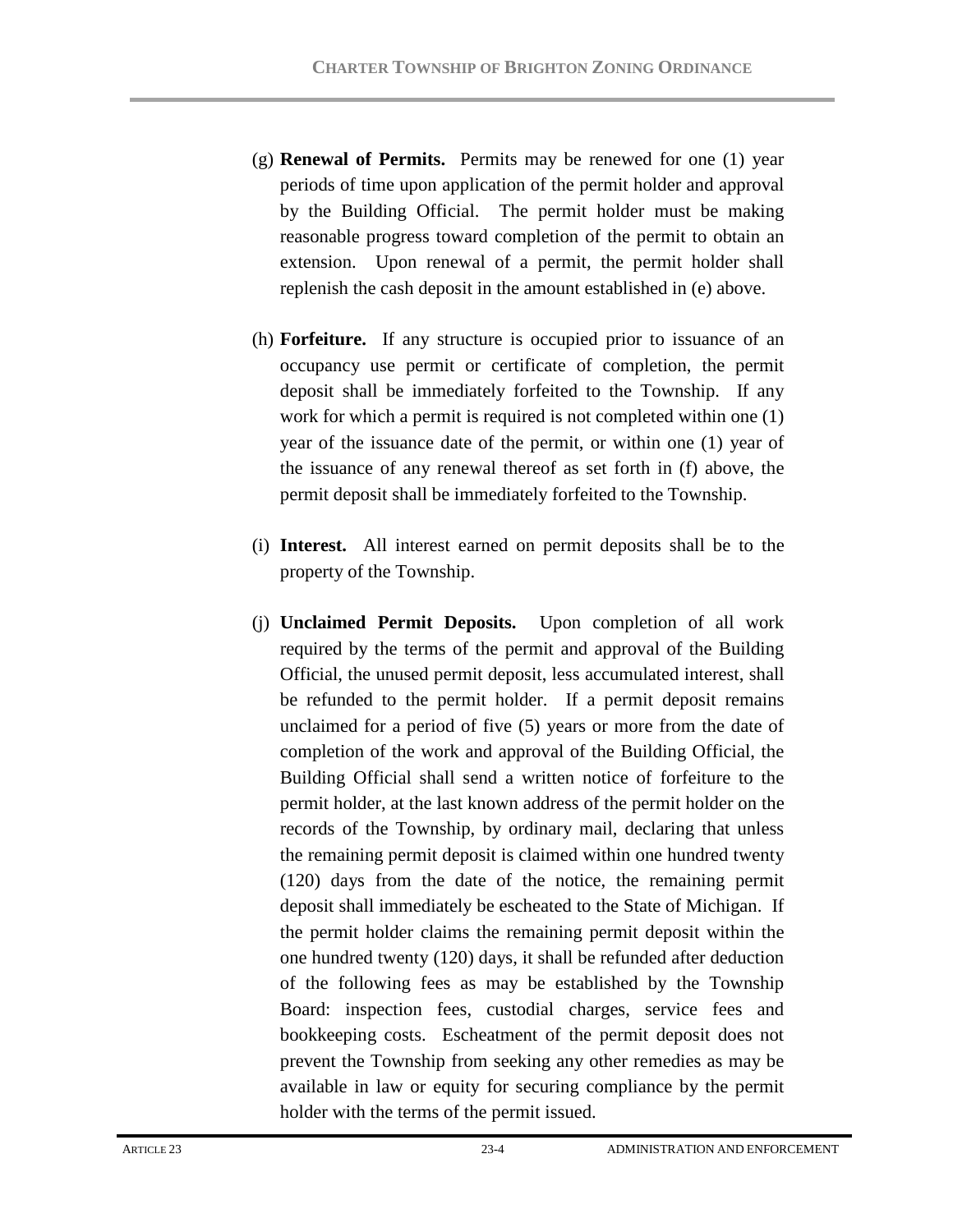**(**k**)Exception-Permits for Non-Conforming Uses.** Permits may be issued for a non-conforming use when said use complies with the following: the use may be reasonably expanded, modified, or abandoned in whole or in part, provided that the modification in use, and the modification in any structure, or the building of any structure thereon, shall move said building or land in closer conformity to a conforming use, and/or which modification shall not be inconsistent with the conforming use of the land nearest the non-conforming uses to be modified.

### **(**l**)Changes in Use**

 (1) All changes in use shall be reviewed by the Building Official and shall not be approved unless and/or until any and all such proposed changes strictly comply with all requirements set forth in this Ordinance.

 (2) Any proposed alteration or modification to a building site, building, and/or structure which could or would create a drainage deficiency, either on the site in question or the adjacent properties, shall be remanded to the Township Engineer for review, disposition, and recommendation for correction which shall be made under the direction of the Building Official.

(3) Prior to any change in use, the owner and/or proprietor shall obtain fire safety, electrical, mechanical, plumbing, and general building inspection approvals at such fees as the Township Board shall set by resolution.

(4) Upon compliance with the requirements set forth by this Ordinance and the Michigan State Construction Code, a Certificate of Use and Occupancy shall be issued for all use changes. No building or property shall be occupied prior to 5 compliance herewith.

> (5) Failure to comply with the provisions herein set forth shall subject the owner and/or proprietor to the penalties of this Ordinance as provided in *Section 23-09,* and all such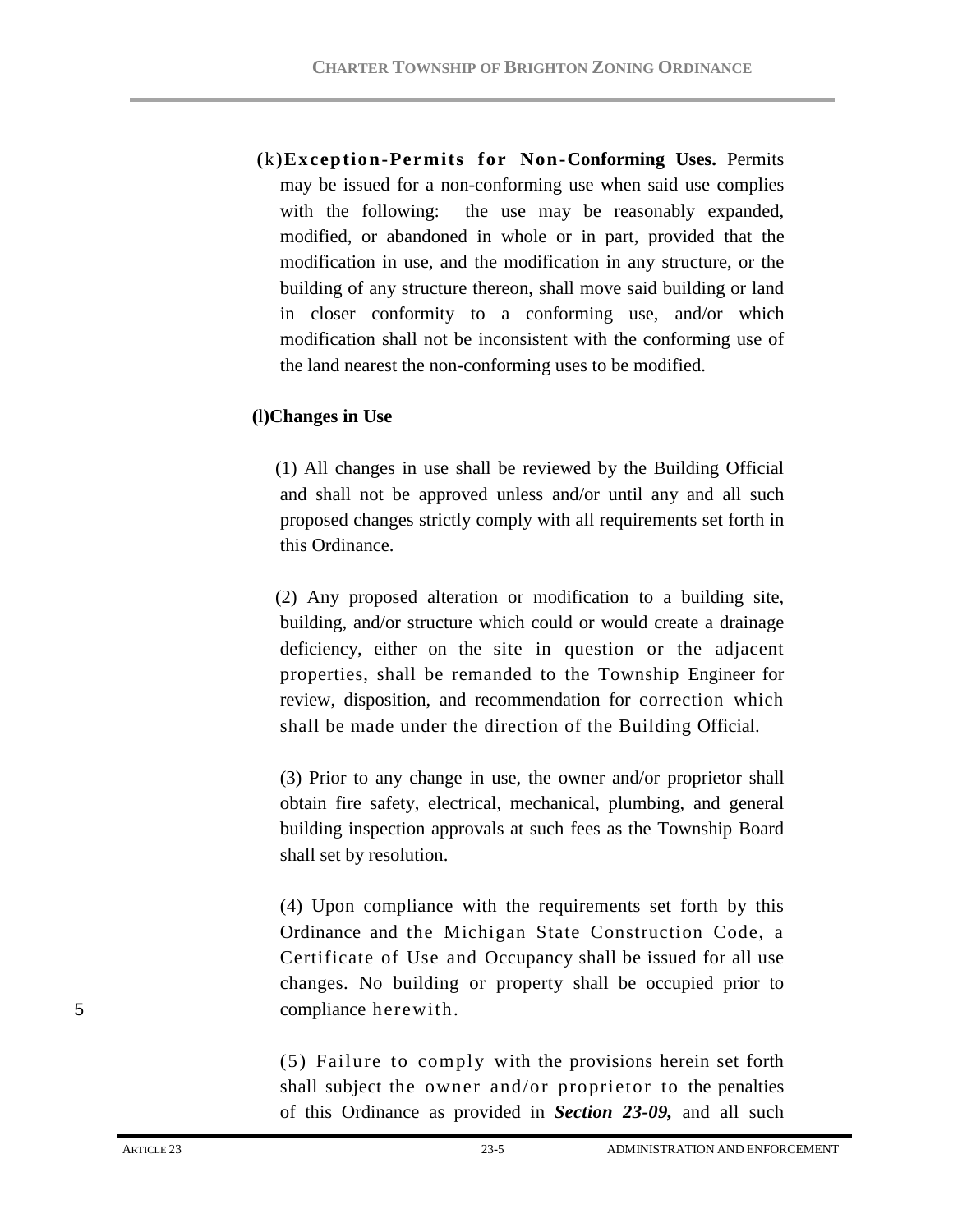provisions and penalties shall be enforced by any court with appropriate jurisdiction.

(m) **Temporary Permits.** The following provisions apply to 5 permits being granted for the placing of trailers temporarily on property in Brighton Township:

(1) The Building Official may, upon application signed by all of the owners of the premises containing the owners' addresses and 10 the limitations of the request, issue permits for the placing of temporary construction trailers for a period not to exceed sixty (60) days. If the permittee intends to maintain the temporary construction trailer for a period in excess of sixty (60) days, they shall forthwith make application to the Township Board for 15 any period in excess of the original sixty (60) day period and shall agree in writing to remove the temporary construction trailer at the end of the time permitted, either by the Building Official or the Township Board.

20 (2) Temporary residential trailers, when in compliance with the State Construction Code, may be allowed by permit of the Township Building Official for a period not to exceed one hundred twenty (120) days at the site of any catastrophic destruction of a building. The application shall be in writing, 25 signed by all owners of the premises, shall comply with all the Ordinances of the County of Livingston and statutes of the State of Michigan as they apply to the public health code of the State of Michigan. In the event that the owner desires to apply for the permit for a period of time in excess of one hundred twenty (120) 30 days, the application shall be made forthwith to the Township Board upon the Building Official's initial issuance of the one hundred twenty (120) day permit, shall be in writing signed by all owners of the premises, shall contain the time limitation requested and agreement to remove the trailer at the expiration of 35 that term, and shall be approved in writing by the Township Board provided that its issuance shall not interfere with the rights of adjoining land owners and shall comport to all setbacks, side yards, and applicable zoning requirements, and shall be placed in as unobtrusive a manner as possible so as not to interfere with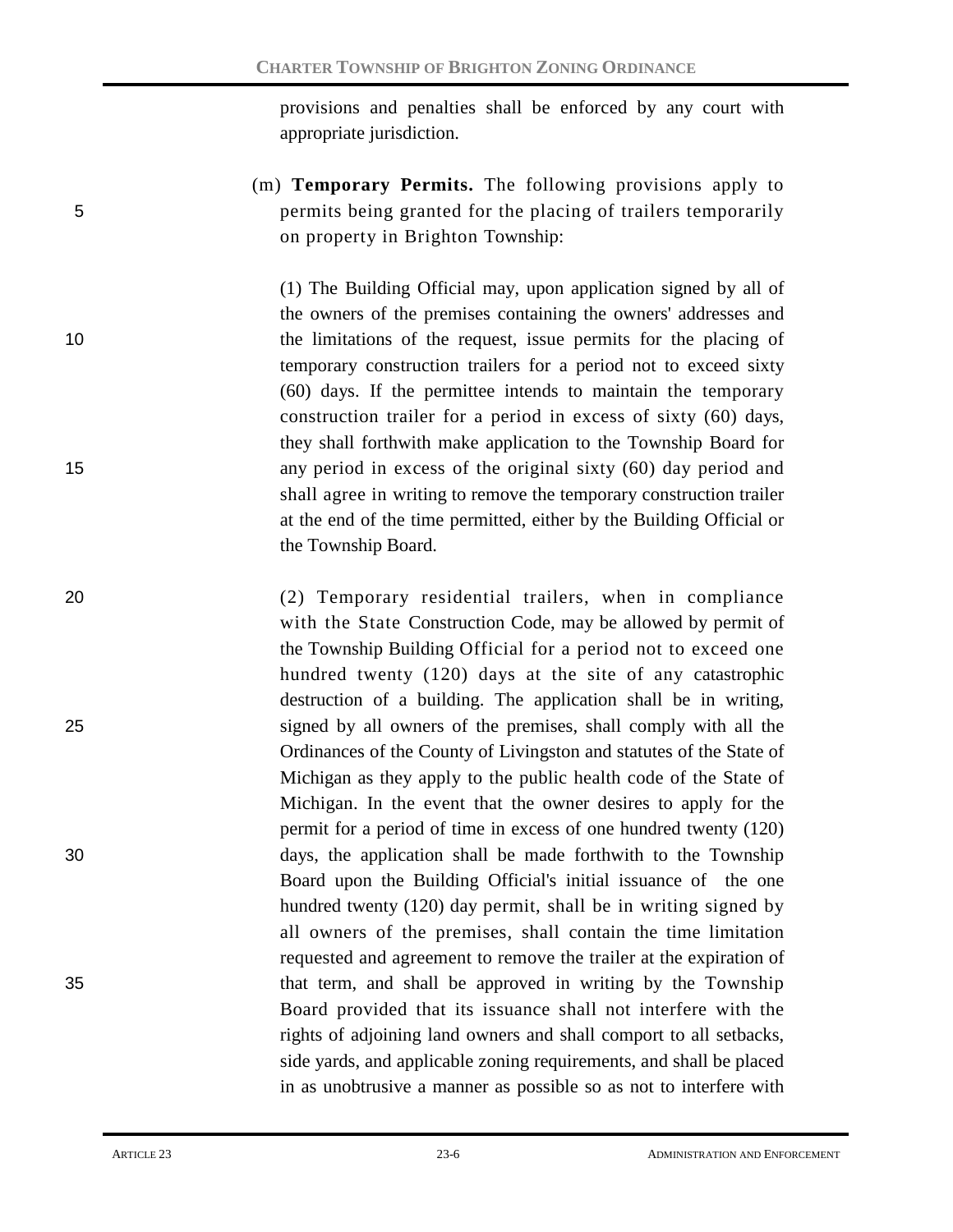the adjoining landowners.

(3) No permit shall be issued until a cash deposit, in an amount established by the Township Board, has been placed at the disposal 5 of the Township and administered as set forth in sub-paragraphs (e) through (j) above.

- (n) No building permit shall be issued for the erection, alteration, or use of any building or structure or part thereof, or for the use of 10 any land, which is not in accordance with all of the provisions of the State of Michigan Construction Code and all of the Building Ordinances of the Charter Township of Brighton, as amended. In the event that there is any conflict between any of the abovenamed Ordinances, the Building Code of the State of Michigan as 15 amended, shall control and override, unless and in the event that the erection, alteration or use of the building or structure in question or part thereof is specifically exempted by provisions of this Ordinance.
- 20 (Ord. #246, 12/25/09), (Ord. #243, 8/1/08)

# **Sec. 23-05 Certificates**

No land, building, or part thereof, shall be occupied or re-occupied by or for any 25 use unless and until a certificate of occupancy shall have been issued for each such use or new use, or additional use. The following shall apply in the issuance of any certificate:

(a) **Certificates not to be Issued.** No certificates of occupancy shall be 30 issued for any building, structure, or part thereof, or for the use of any land, which is not in accordance with all the provisions of this Ordinance.

(b) **Certificates Required.** No building or structure, or parts thereof, which is hereafter erected, or altered, shall be occupied or used or the same caused to 35 be done, unless and until a certificate of occupancy shall have been issued for such building or structure.

> (c) **Certificates for Site Plans.** No building, structure or land shall be used, for which a site plan was approved by the Planning Commission, until such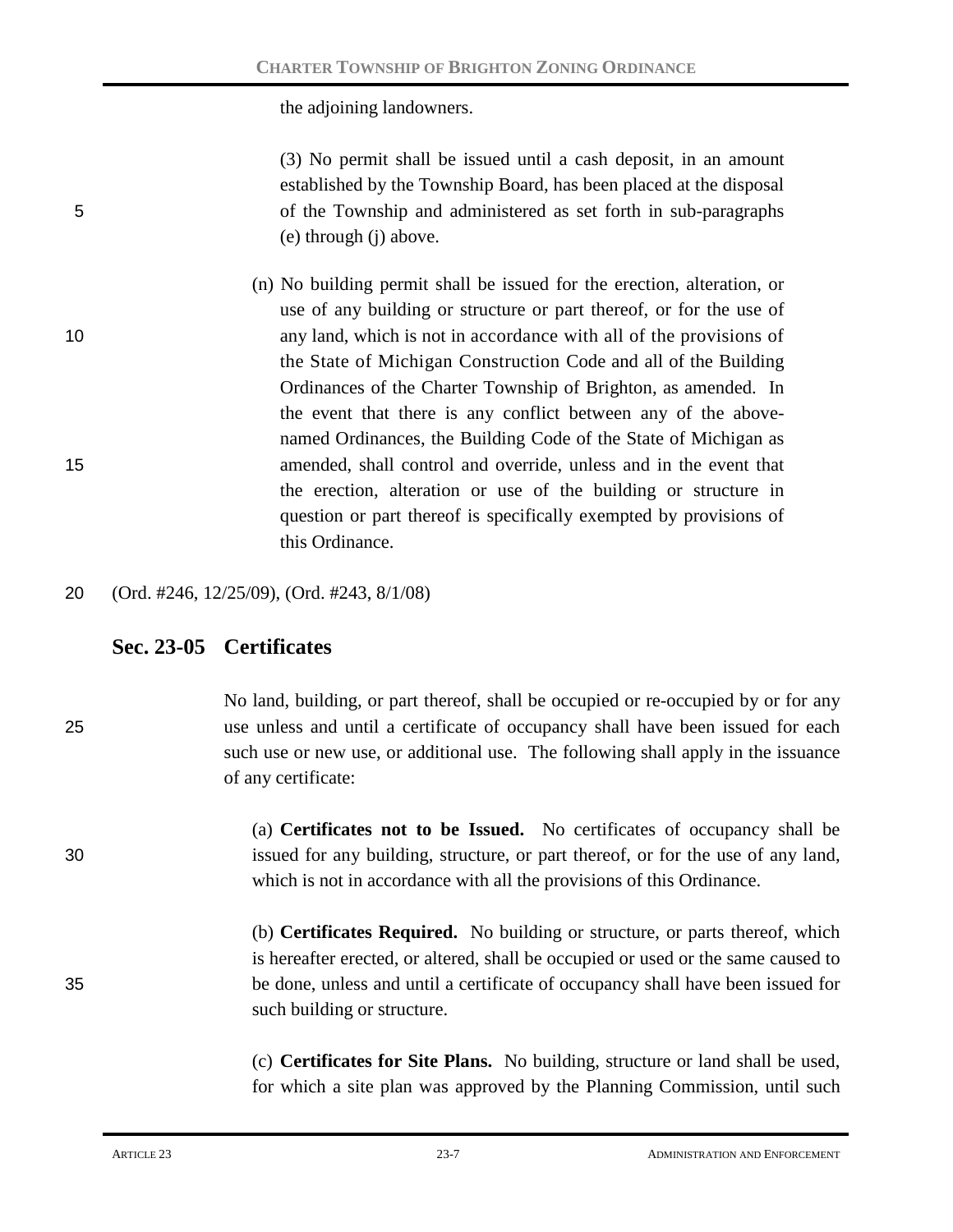time as the engineer or architect responsible for the design presents to the Building Official either sealed and signed plans or a letter with seal indicating complete compliance with the approved site plan of record.

- 5 (d) **Certificates, including Zoning.** Certificates of occupancy as required by the Township Building Code for new buildings or structures, or parts thereof, or for alterations to or changes of use of existing buildings or structures, shall also constitute certificates of occupancy as required by this Ordinance.
- 10 (e) **Certificates for Existing Buildings.** Certificates of occupancy shall be issued for existing buildings, structures, or parts thereof, or existing uses of land if, after inspection, it is found that such buildings, structures, or parts thereof, or such use of land, are in conformity with the provisions of this Ordinance.

(f) **Records of Certificates.** A record of all certificates issued shall be kept on file in the office of the Building Official, and copies shall be furnished upon request to any person having a proprietary or tenancy interest in the property involved.

(g) **Certificates for Dwelling Accessory Buildings.** Buildings or structures accessory to dwelling shall not require separate certificate of occupancy, but may be included in the certificate of occupancy, for the dwelling when shown on the plot plan and when completed at the same time as such dwelling.

(h) **Temporary Certificates of Occupancy.** Temporary certificates of occupancy may be issued for a part of a building or structure prior to the occupancy of the entire building or structure, provided that such temporary certificates of occupancy shall not remain in force longer than a period of one 30 (1) year or for a period of time as determined by the Building Official after the building or structure is fully completed and ready for occupancy; and provided further, that such portions of the buildings or structures are in conformity with the provisions of this Ordinance. If such temporary certificates of occupancy are requested, the Township Building Official may 35 require the permittee to furnish a cash deposit, certified check, irrevocable bank letter of credit or surety bond, in an amount equal to the total estimated cost of completing construction of the specific site improvement including contingencies, as established by the Township Building Official based upon

15

20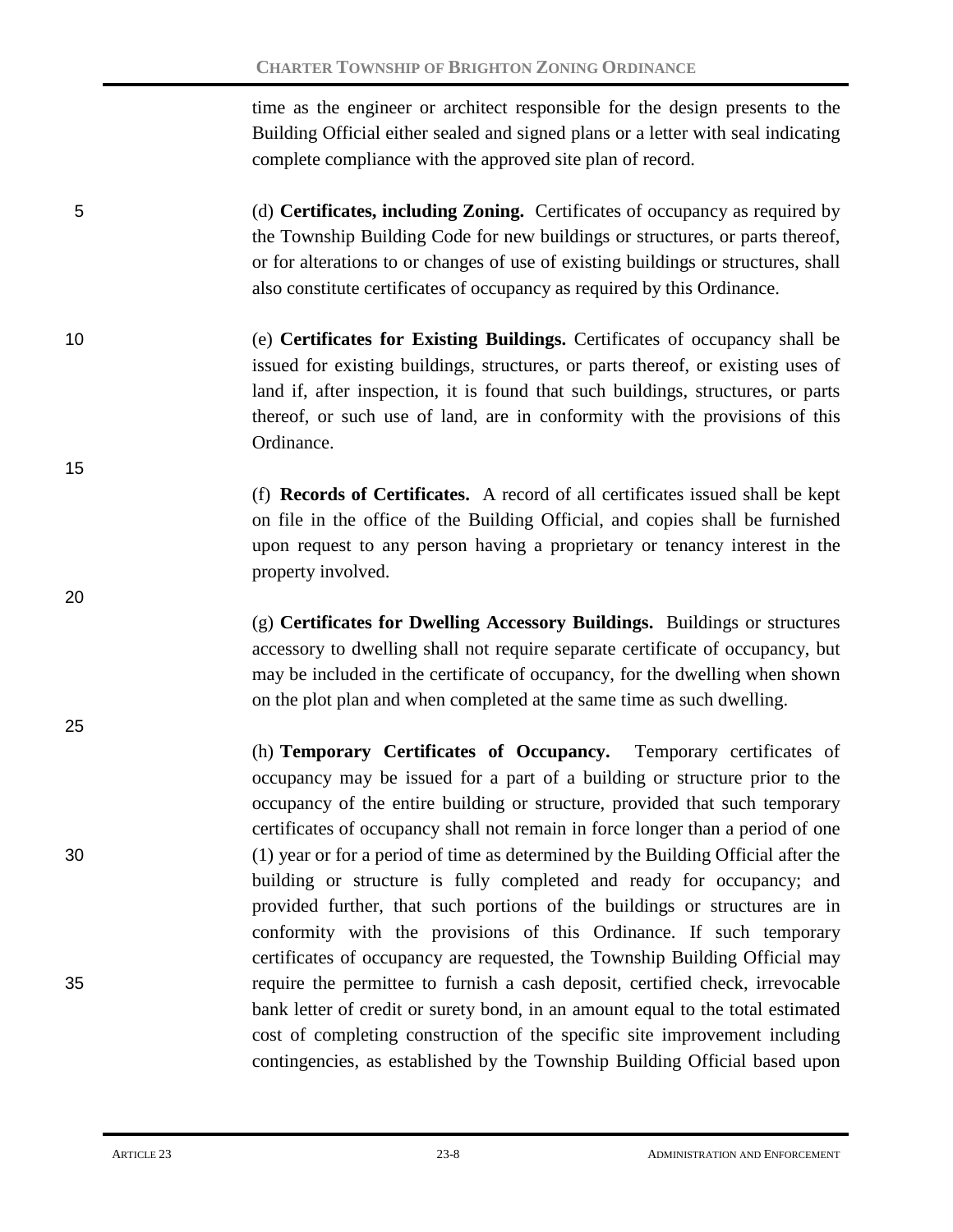an estimate prepared by the permittee or his authorized representative and approved by the Township Engineer.

No certificate of occupancy shall be issued whether or not a temporary 5 certificate of occupancy has been issued unless the following standards have been met:

(1) That the building or structure is in full conformity with this Ordinance and the State of Michigan Construction Code and/or Charter 10 Township of Brighton Building Code.

(2) That the interior space to be lived in or otherwise used is finished so as to meet minimum square foot standards of this Ordinance for the particular type of dwelling unit or other use as specified in the zoning 15 district wherein located.

(3) That the term "finished" noted in subsection b. above means that all interior walls and ceilings shall be sealed with dry wall or other approved material, that all floors shall be covered with a surface 20 permitting safe and sanitary walking thereon, and that said finished space shall otherwise meet all requirements of the State of Michigan Construction Code and/or the Charter Township of Brighton Building Code.

- 25 (4) That other space provided in any building or structure in excess of minimum Ordinance requirements shall be so completed as not to cause hazards to occupants therein by reason of exposed wiring, plumbing, stairwells, or inadequate protection from weather conditions.
- 30 (i) **Application for Certificates.** Application for certificates of occupancy shall be made in writing to the Building Official on forms furnished by that department, and such certificates shall be issued within five (5) days after receipt of such application if it is found that the building or structure, or part thereof, or the use of land is in accordance with the provisions of this 35 Ordinance.

If such certificate is refused for cause, the applicant therefore shall be notified of such refusal and cause thereof, within the aforesaid five (5) day period. If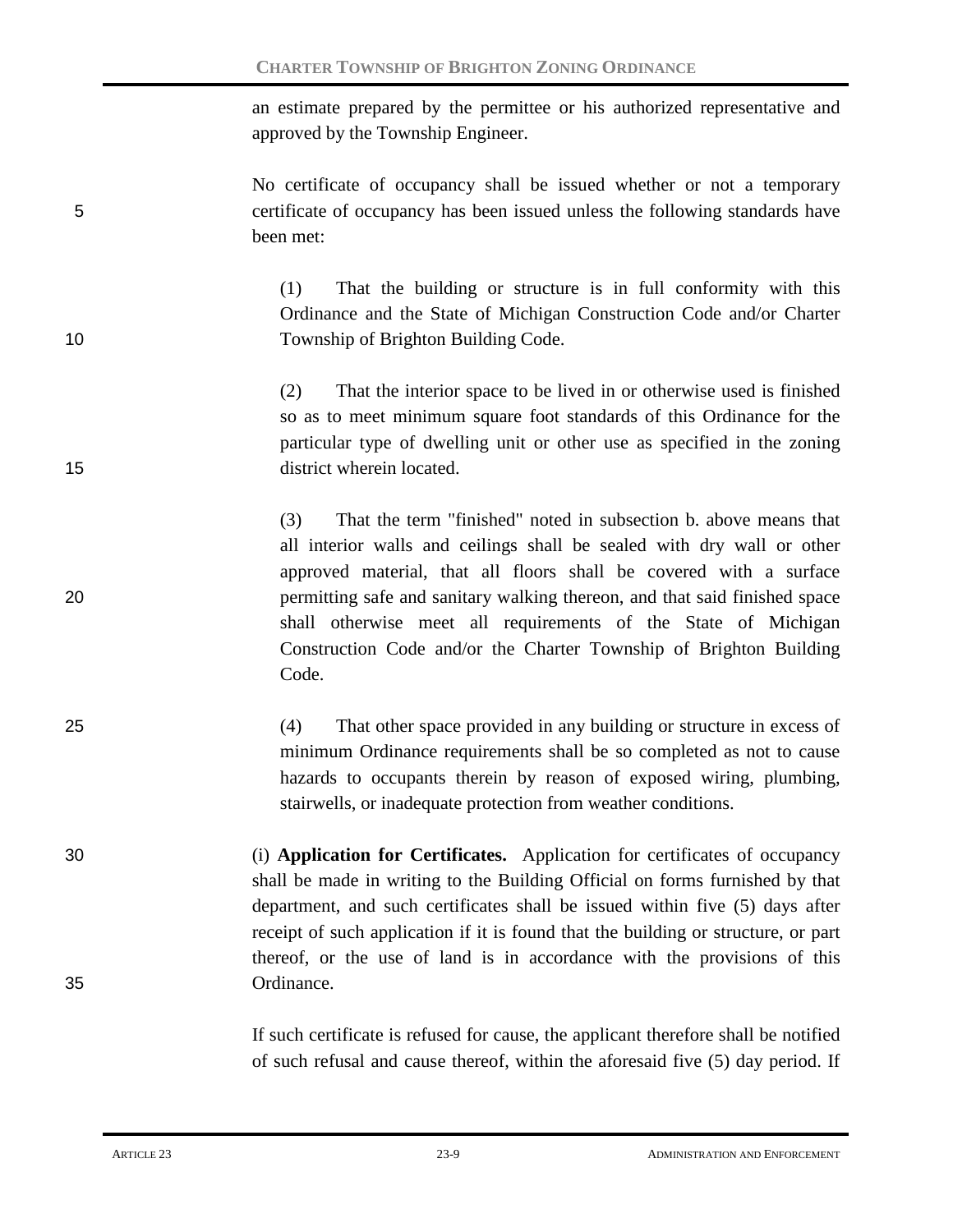not issued within the five (5) day period, this default shall not be grounds for invalidating the enforceability of this Ordinance.

(Ord. #243, 8/1/08)

5

# **Sec. 23-06 Final Inspection**

The holder of every building permit for the construction, erection, alteration, repair, or moving of any building, structure, or part thereof, shall notify the 10 Building Official immediately upon the completion of the work authorized by such permit, for final inspection.

## **Sec. 23-07 Fees**

15 Fees for inspection and the issuance of permits or certificates of copies thereof required or issued under the provisions of this Ordinance may be collected by the Building Official in advance of issuance. Fees shall be required for review of site plans, engineering plans, special land use applications, petitions for rezoning, traffic impact studies, and site inspections. The amount of such fees shall be 20 established by resolution of the Township Board and shall cover the cost of inspection and supervision resulting from enforcement of this Ordinance.

## **Sec. 23-08 Performance Guarantee**

25 (a) Where in this Ordinance there is delegated to the Township Board, Zoning Board of Appeals, or the Planning Commission, the function of establishing certain physical site improvements, engineering, supervision, and review as a contingency to securing a special land use approval, site plan approval, or variance, the Township Board, Board of Appeals, or the Planning 30 Commission may, to insure strict compliance with any regulation contained or required as a condition of the issuance of a permit, or variance, require the permittee to furnish a cash deposit, certified check, irrevocable bank letter of credit, or surety bond. The performance guarantee shall be deposited with the Township Treasurer in an amount determined by the Township Board, Zoning 35 Board of Appeals, or the Planning Commission to be reasonably necessary to insure compliance hereunder. The amount of the performance guarantee shall be based on the recommendation of the Township Engineer who shall consider the size and scope of the proposed improvement project, current prevailing cost of rehabilitating the premises upon default of the operator,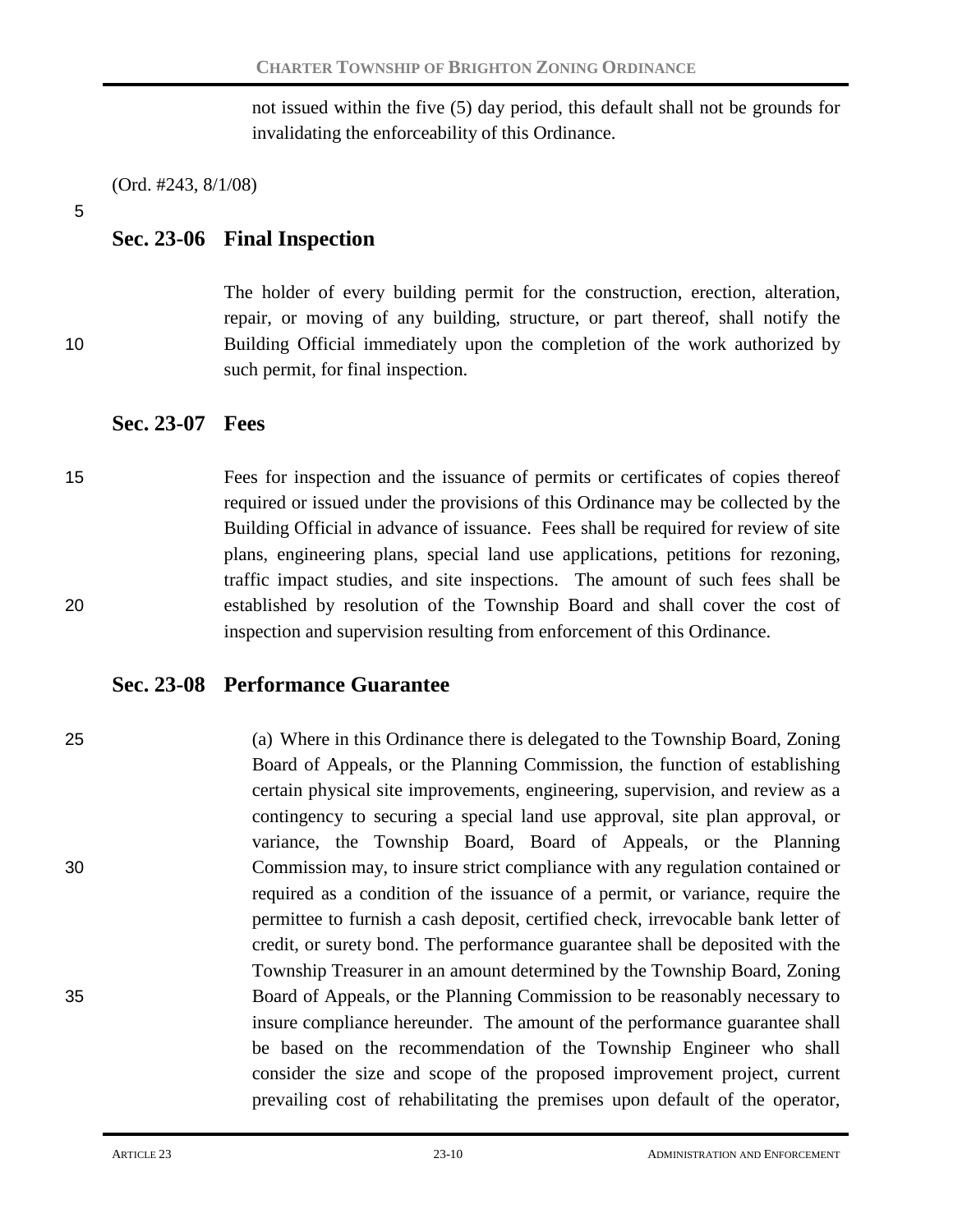estimated expenses to compel operator to comply by court decree, and such other factors and conditions as might be relevant in determining the sum reasonable in the light of all facts and circumstances surrounding each application.

(b) The performance guarantee shall be deposited at the time of the issuance of the permit authorizing the activity or project. The Township may not require the deposit of the performance guarantee before the date on which the Township is prepared to issue the permit.

(c) The Township shall establish procedures under which a rebate of any cash deposits in reasonable proportion to the ratio of work completed on the required improvements for which a cash deposit, certified check, irrevocable bank letter of credit, or surety bond has been deposited pursuant to Section 15 505 of the Michigan Zoning Enabling Act P.A. 110 of 2006, as amended.

(Ord. #248, 1/22/10)

## **Sec. 23-09 Violations**

20

35

5

10

(a) **Public Nuisance Per Se.** Any building or structure which is erected, altered, or converted, or any use of premises or land which is begun or changed subsequent to the time of passage of this Ordinance and in violation of any of the provisions thereof is hereby declared to be a public nuisance per 25 se, and may be abated by order of any court of competent jurisdiction.

(b) **Fines, Imprisonment.** The owner of any building, structure, or premises or part thereof, where any condition in violation of this Ordinance shall exist or shall be created, and who has assisted knowingly in the commission of such 30 violation shall be guilty of a separate offense and upon conviction thereof, shall be liable to the fines and imprisonment herein provided.

## (c) **General Penalties and Sanctions for Violations of this Codified Ordinance; Continuing Violations; Injunctive Relief**

(1) Unless a violation of this Ordinance is specifically designated in this Ordinance as a municipal civil infraction, the violation shall be deemed to be a misdemeanor.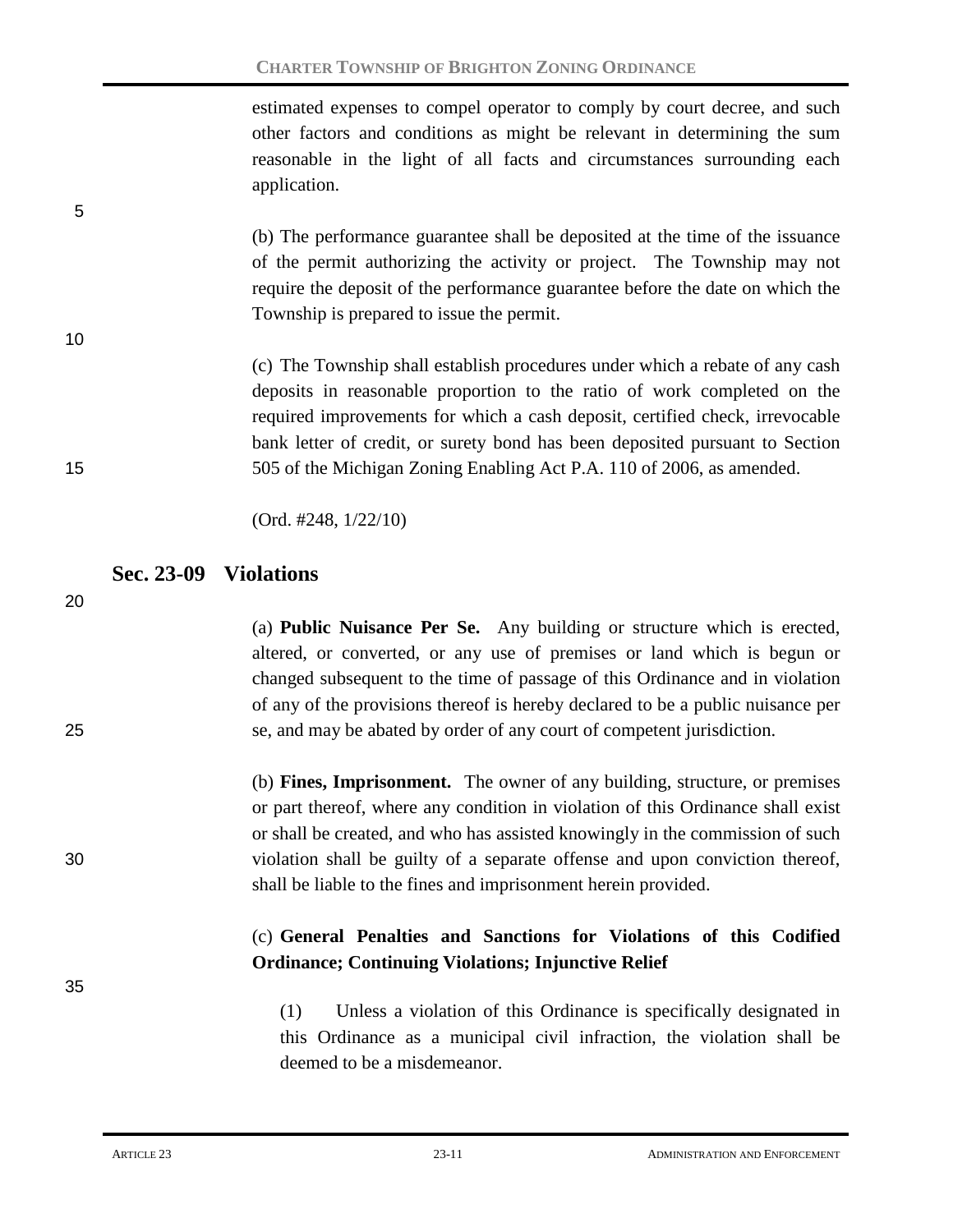(2) The penalty for a misdemeanor violation shall be a fine not exceeding \$500.00 (plus costs of prosecution), or imprisonment not exceeding ninety (90) days or both, unless a specific penalty is otherwise provided for the violation by this Ordinance.

(3) The sanction for a violation which is a municipal civil infraction shall be a civil fine in the amount as provided by this Ordinance or otherwise established by resolution of the Township Board, plus any costs, damages, expenses and other sanctions, as authorized under Chapter 87 of 10 Act No. 236 of the Public Acts of 1961, as amended, and other applicable laws.

a. Unless otherwise specifically provided for by this Ordinance the civil fine for a municipal civil infraction violation shall not be less 15 than \$50.00, plus costs and other sanctions, for each infraction.

b. Increased civil fines may be imposed upon a person for repeated violations of any requirement or provision of this Ordinance. As used in this section, "repeat offense" means a second (or subsequent) 20 municipal civil infraction violation of the same requirement or provision:

1. Committed by a person within any six (6) month period (unless some other period is specifically provided by this 25 Ordinance); and

2. For which the person admits responsibility or is determined to be responsible. Unless otherwise specifically provided by this Ordinance, the increased fine for a repeat offense shall be as 30 follows:

> (i) The fine for any offense which is a first repeat offense shall be not less than \$250.00 plus costs.

35 (ii) The fine for any offense which is a second repeat offense or any subsequent repeat offense shall be not less than \$500.00, plus costs.

(iii) A "violation" includes any act which is prohibited or made 40 or declared to be unlawful or an offense by this Ordinance; and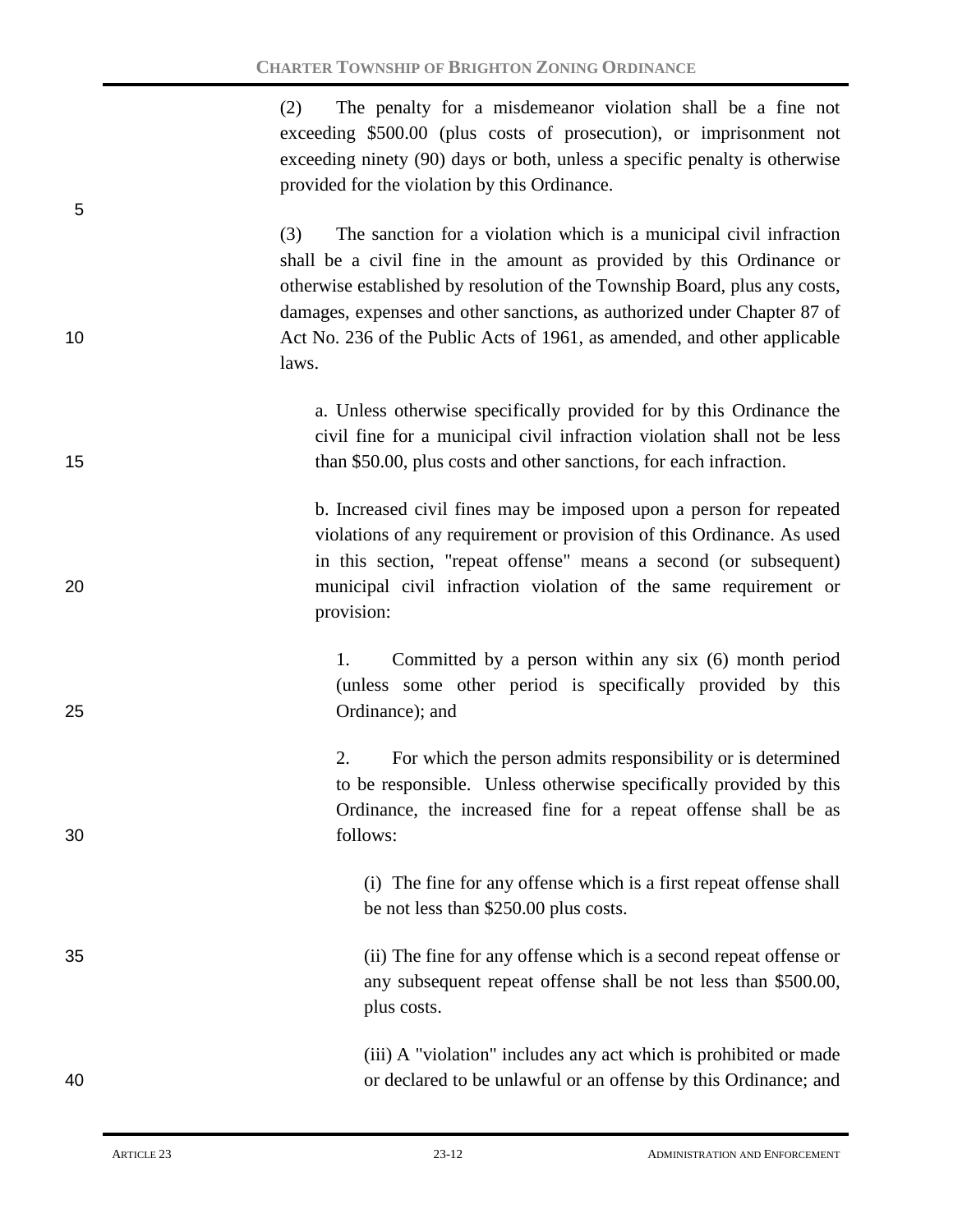any omission or failure to act where the act is required by this Ordinance.

(iv) Each day on which any violation of this codified 5 Ordinance or continues constitutes a separate offense and shall be subject to penalties or sanctions as a separate offense.

(v) In addition to any remedies available at law, the Township may bring an action for an injunction or other process against a 10 person to restrain, prevent or abate any violation of this Ordinance.

## **Sec. 23-10 Amendments**

20

25

15 (a) The Township Board may, from time to time, on recommendation, amend, supplement, or change the district boundaries or the regulations herein, or subsequently established herein pursuant to the authority and procedure established in the Michigan Zoning Enabling Act P.A. 110 of 2006, as amended.

> (b) Upon presentation to the Township Planning Commission of petition for amendment of this Ordinance by owner of real estate to be affected, or, such petition shall be accompanied by a fee, the amount of which shall be set by Resolution of the Township Board; such fee shall be paid to the Township.

## (c) **Processing of Proposed Zoning Map Amendments (Rezoning)**

(1) **Application for Zoning District Change.** With the exception of an application for a change to PUD, Planned Unit Development, as stated 30 in *Article 12* of this Ordinance, petitions for rezoning of a specific lot or parcel(s) shall comply with the requirements stated in this section and must be accompanied by:

a. A signed application including proof of ownership from the 35 applicant(s).

> b. A plot plan or survey, drawn to a minimum scale of  $1" = 200'$ produced and sealed by a registered engineer, surveyor, land planner, or landscape architect containing all of the following information: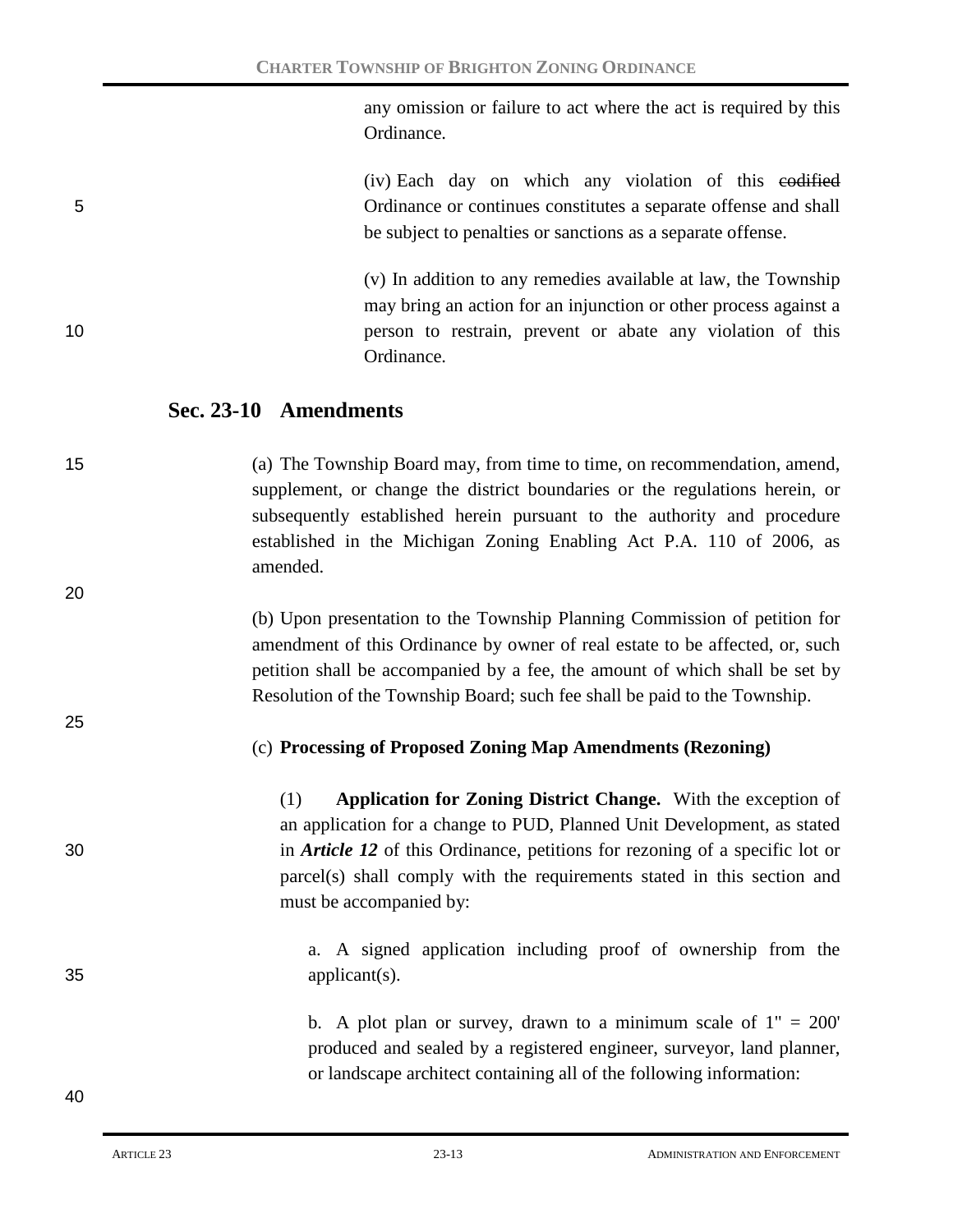1. Name, address, and telephone number of owner and/or agent.

2. Legal description of property proposed for change; total 5 acreage involved.

> 3. Scale, north arrow, and date of submission and dates of all revisions.

10 4. A location map indicating major roads and section numbers.

> 5. Zoning classification of petitioner's parcel, all abutting parcels, and all parcels within five hundred (500) feet of the site.

6. Existing lot lines, building lines, structures, parking areas, and driveways within five hundred (500) feet of the site.

7. Locations and dimensions of all structures, improvements 20 to land, and land uses on the site and within five hundred (500) feet of the site.

8. Site dimensions, distance to road centerlines, and right-ofway widths of all abutting roads and alleys, sight distances from 25 public roads for all proposed accessways.

> 9. Location of natural features such as: existing drainage courses, wetlands, floodplain, streams, and woodlots.

30 10. All existing and proposed easements or proposed rights-ofway.

> 11. Information regarding soil types, location of any sanitary sewer systems either existing or proposed.

12. Location, size, and/or capacity of all existing utility lines abutting, entering, or proposed to service the site.

c. Traffic Impact Study may be required at the Planning 40 Commission's request when the potential uses may generate traffic

15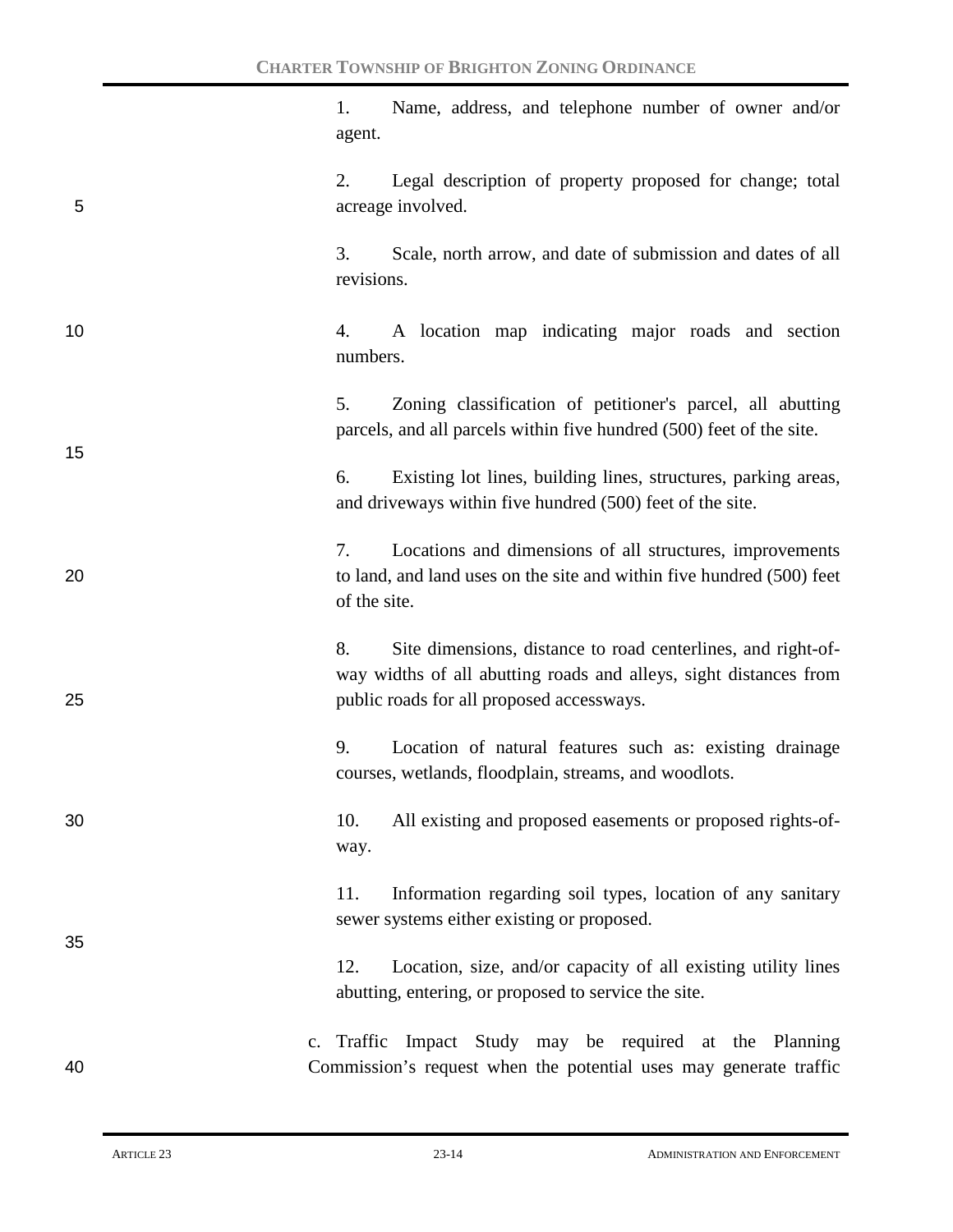that exceeds trip generation rates recognized by the Institute of Traffic Engineers (ITE) in accordance with *Section 18-09.*

# d. A sign shall be posted on the property by the applicant indicating 5 that the property is proposed to be rezoned in accordance with the following:

1. The sign shall be four (4) feet by eight (8) feet in size.

10 2. The sign shall be erected in full public view along the road frontage.

If the property to be rezoned is located at an intersection, a sign for each road frontage must be provided which must be readable from 15 the adjacent roadway.

> The sign shall state "THIS PROPERTY IS PROPOSED TO BE REZONED".

20 The sign shall include the current and proposed zoning, area in acres of the property, and a generalized map of the property.

Such sign shall indicate to contact the Planning Department for information regarding the date, time, and location of the Planning 25 Commission public hearing i.e. when and where the proposal will be reviewed.

> The sign shall be erected twenty-one (21) days prior to the scheduled public hearing.

> The applicant shall be responsible for erecting, maintaining through the public hearing date and removing the sign. The sign shall be removed three (3) days after the public hearing.

35 The required sign shall be exempt from the regulations of *Article 17.*

Sign lettering size shall be eight (8) inches for the first line announcing the rezoning and four (4) inches for all other text and 40 must be readable from the adjacent roadway.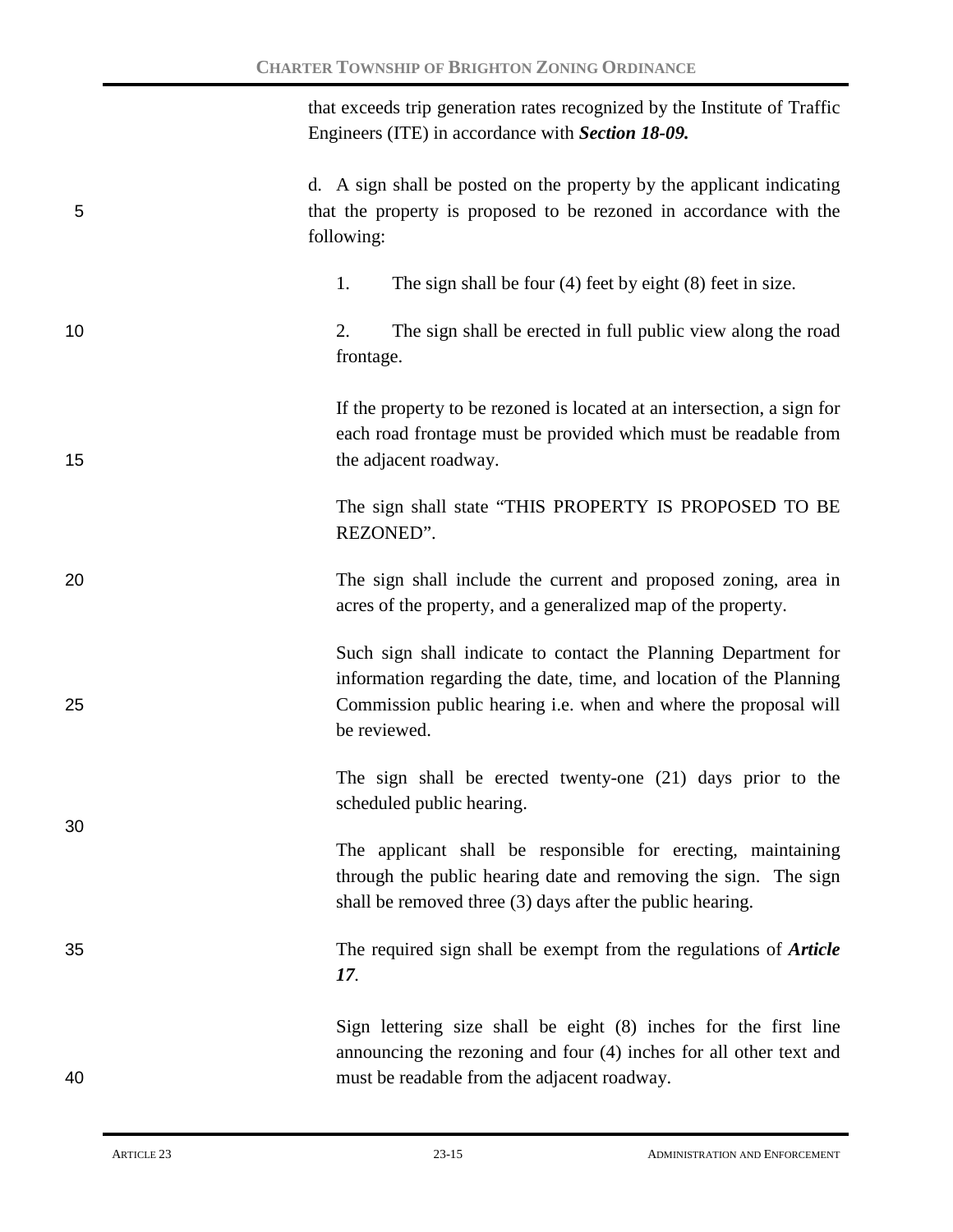|    | THIS PROPERTY IS PROPOSED TO BE REZONED                                                                                                                                                                                                                                                                                                                                                                                                                              |                                                                                                                                                                                                                                                                                    |
|----|----------------------------------------------------------------------------------------------------------------------------------------------------------------------------------------------------------------------------------------------------------------------------------------------------------------------------------------------------------------------------------------------------------------------------------------------------------------------|------------------------------------------------------------------------------------------------------------------------------------------------------------------------------------------------------------------------------------------------------------------------------------|
| 5  |                                                                                                                                                                                                                                                                                                                                                                                                                                                                      |                                                                                                                                                                                                                                                                                    |
|    | <b>Current Zoning:</b><br><b>Proposed Zoning:</b>                                                                                                                                                                                                                                                                                                                                                                                                                    | <b>Generalized map</b><br>of property                                                                                                                                                                                                                                              |
| 10 | acres                                                                                                                                                                                                                                                                                                                                                                                                                                                                |                                                                                                                                                                                                                                                                                    |
|    | <b>Planning Commission Public Hearing</b><br>4363 Buno Road                                                                                                                                                                                                                                                                                                                                                                                                          |                                                                                                                                                                                                                                                                                    |
| 15 | <b>Contact Planning Dept. for more information</b>                                                                                                                                                                                                                                                                                                                                                                                                                   |                                                                                                                                                                                                                                                                                    |
|    | (2)<br>supporting materials have been received and fees paid, the petition shall be<br>reviewed in accordance with the following procedures:                                                                                                                                                                                                                                                                                                                         | <b>Review Procedures.</b> After the completed petition and all required                                                                                                                                                                                                            |
| 20 |                                                                                                                                                                                                                                                                                                                                                                                                                                                                      |                                                                                                                                                                                                                                                                                    |
| 25 | Township Planning Commission Review. The petition shall be<br>a.<br>placed on the agenda of a regularly scheduled meeting of the Planning<br>Commission. The Planning Commission shall review the petition for<br>amendment in accordance with the procedures and public hearing and<br>notice requirements set forth in the Michigan Zoning Enabling Act<br>P.A. 110 of 2006, as amended. Notice of the hearing shall be given in<br>accordance with Section 23-11. |                                                                                                                                                                                                                                                                                    |
|    |                                                                                                                                                                                                                                                                                                                                                                                                                                                                      | b. Action by the Planning Commission and County Review.                                                                                                                                                                                                                            |
| 30 | Department and the Brighton Township Board.                                                                                                                                                                                                                                                                                                                                                                                                                          | Following the public hearing on the proposed amendment, the<br>Planning Commission shall make written findings of fact that shall be<br>transmitted together with the comments made at the public hearing and<br>the Commission's recommendation to the Livingston County Planning |
| 35 |                                                                                                                                                                                                                                                                                                                                                                                                                                                                      |                                                                                                                                                                                                                                                                                    |
|    |                                                                                                                                                                                                                                                                                                                                                                                                                                                                      | c. Action by the Township Board. Following receipt of the<br>recommendation of the Township Planning Commission and receipt of<br>the minutes of the County Review, Township Board, solely at their<br>discretion, may hold an additional hearing at a meeting of the              |
| 40 | by majority vote of its membership:                                                                                                                                                                                                                                                                                                                                                                                                                                  | Township Board. The Township Board may do one of the following                                                                                                                                                                                                                     |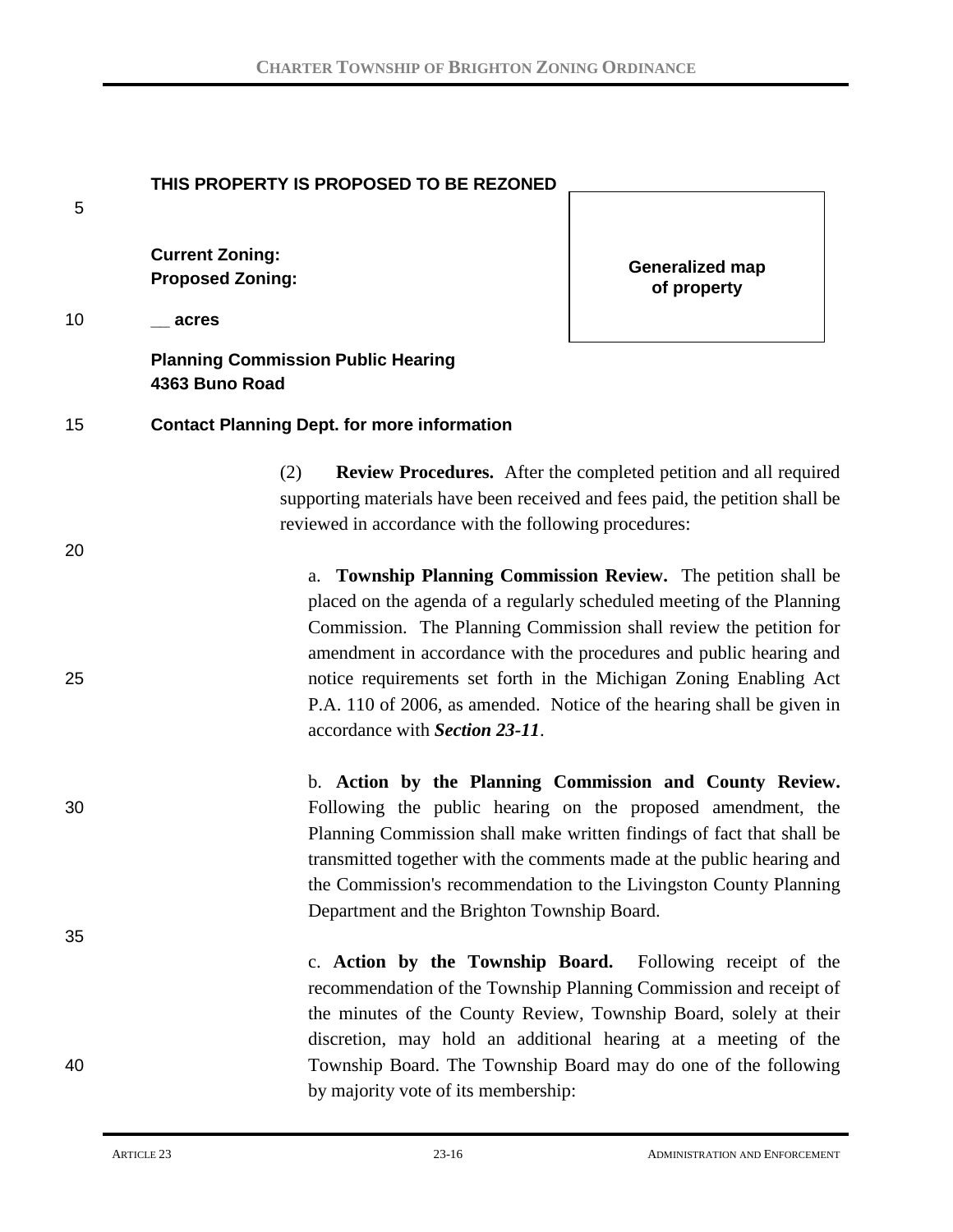1. **Adopt.** Adopt the proposed amendment to the Zoning Map by Ordinance.

5 2. **Reject.** Deny the proposed amendment.

3. **Refer.** Return the proposed amendment to the Planning Commission with comment for further review and recommendation within a specified time period. Thereafter, the



10 Township Board may either adopt the amendment with or without the recommended revisions, or reject it.

d. **Reconsideration of a Proposed Map Amendment.** An application for a map amendment that has been previously denied by 15 the Township Board shall not be reconsidered by the Township unless there have been substantial changes in the facts, evidence, conditions, and/or error in the case. Determination of whether there have been such changes shall be made by the Planning Commission at the time of re-application.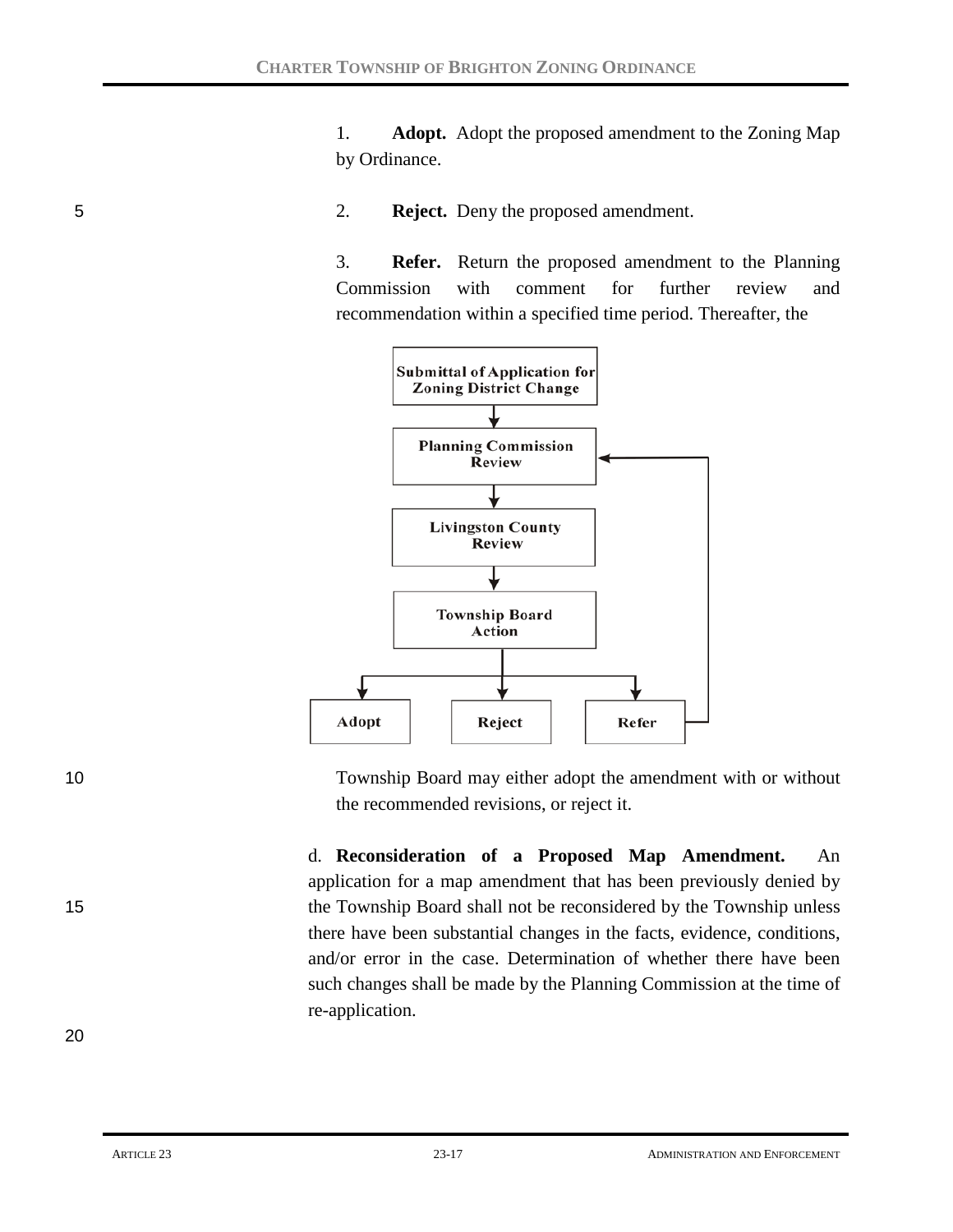(d) **Review Considerations.** The Planning Commission and Township Board shall, at minimum, consider the following before making recommendation on any proposed amendment:

- 5 (1) Consistency with the goals, policies and future land use map of the Brighton Township Master Plan including any sub area or corridor studies. If conditions have changed since the Master Plan was adopted, the consistency with recent development trends in the area.
- 10 (2) Compatibility of the site's physical, geological, hydrological and other environmental features with the potential uses permitted in the proposed zoning district.
- (3) Compatibility of all the potential uses allowed in the proposed zoning 15 district with surrounding uses and zoning in terms of land suitability, impacts on the environment, density, nature of use, traffic impacts, aesthetics, infrastructure and potential influence on property values.
- (4) The capacity of Township infrastructure, utilities and services is 20 sufficient to accommodate the uses permitted in the requested district without compromising the health, safety and welfare of the Township.
- (5) The apparent demand for the types of uses permitted in the requested zoning district in the Township in relation to the amount of land in the 25 Township currently zoned to accommodate the demand.

(6) If a rezoning is reasonable given the above criteria, a determination shall be made that the requested zoning district is more appropriate than another zoning district.

The request has not previously been submitted within the past one (1) year, unless conditions have changed or new information has been provided.

35 (e) **Notice and Record of Amendment.** Following adoption of an amendment by the Township Board, notice shall be published in a newspaper of general circulation in the Township within fifteen (15) days after adoption, in accordance with Section 401 of the Michigan Zoning Enabling Act P.A. 110 of 2006, as amended.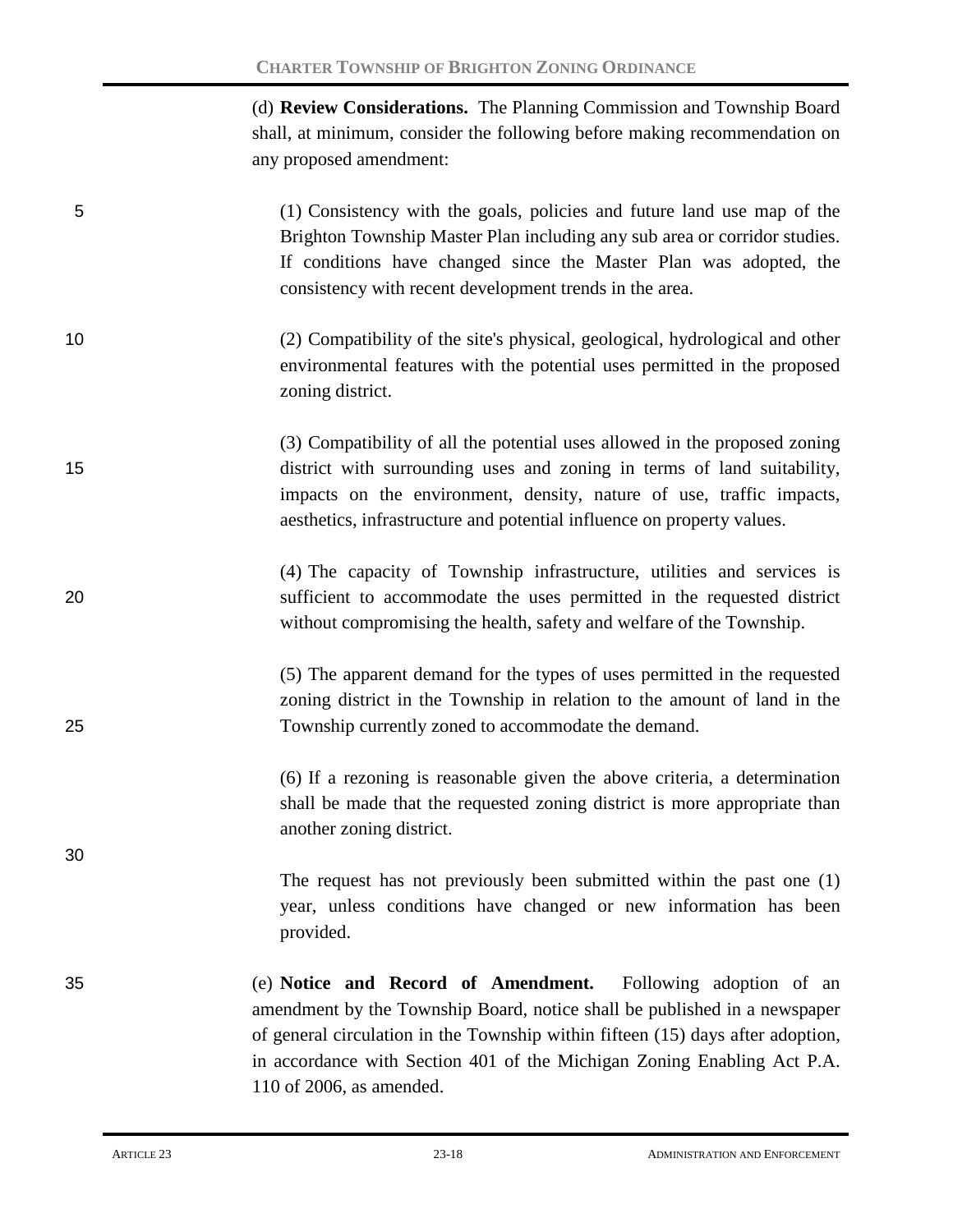A record of all amendments shall be maintained by the Township Clerk. The Master Zoning Map identifying all map amendments by consecutive number and date shall be maintained by the Township Clerk.

#### (f) **Conditional Rezonings.**

Conditional rezonings are a voluntarily offered contract from an applicant to a municipality that offers a tightly packaged project that may not by itself be 10 harmonious with the surrounding properties. For a proposed rezoning, where the applicant is proposing a specific use and a traditional rezoning may open up future uses on a broader scale that may not be harmonious to surrounding property, a conditional rezoning may be proposed. Conditional rezonings allows negotiation between the applicant and the Township. The applicant 15 initially submits a conceptual conditional zoning agreement (CCZA) to the Township and the Township reviews and either accepts or denies the proposal based on the master plan for the Township. The conditions in the CCZA must be voluntary and equally or more restrictive than the regulations that would normally apply under the proposed zoning district. The applicant follows the 20 basic process that regular rezonings follow but includes a CCZA and a conceptual site plan (CSP) as defined in Sec's. (1) and (2) below.

An applicant requesting a rezoning shall voluntarily offer a CCZA and CSP and application for rezoning prior to the public hearing for a proposed 25 rezoning. The conditions set forth in the CCZA must be voluntary and equally or more restrictive than the regulations that would otherwise apply under the proposed zoning district. The CCZA must be voluntarily offered by the applicant and the Township shall not have the authority to require modification to a CCZA without the consent of the petitioner; provided, the 30 Township shall not enter into a CCZA that is not found acceptable to the Township Board. An election to submit a CCZA shall be pursuant to Section 405 of the Michigan Zoning Enabling Act P.A. 110 of 2006, as amended, and this Article.

### 35 The CCZA shall meet the following requirements:

a. May include limitations on the uses permitted on the property in question, specification of lower density or less intensity of development and use, or may impose more restrictions on the location,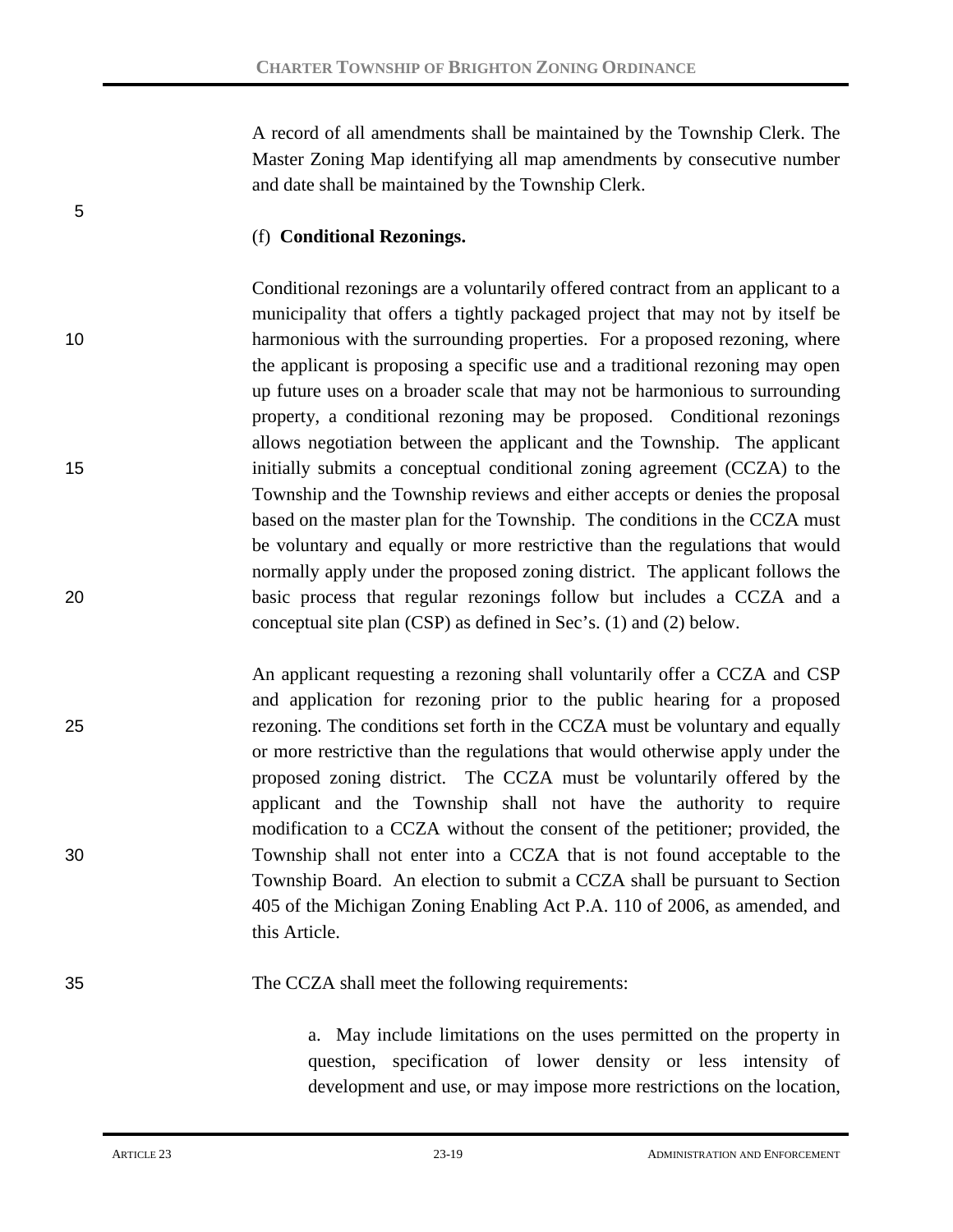size, height, or other measures for buildings, structures, improvements, setbacks, landscaping, buffers, design, architecture, and other features.

b. Shall not authorize uses or developments of greater intensity or 5 density, or which are not permitted in the proposed zoning district, but may restrict the use of the property to only certain uses permitted in the proposed zoning district.

- c. Shall not permit variations from height, area, setback, or similar 10 dimensional requirements that are less restrictive than the proposed zoning district, but may require more restrictive dimensional requirements, unless variances have been granted by the Township Board.
- 15 d. Shall include conditions that bear a reasonable and rational relationship and/or benefit to the property in question. The conditional zoning agreement may include conditions related to the use and development of the property that are necessary to:
- 20 1. Serve the property with improvements, including but not limited to, the extension, widening, or realignment of roads; construction, or extension of utilities, or other infrastructure improvements serving the site; or the construction of recreational facilities;

2. Minimize the impact of the development on surrounding properties and the Township overall; or,

3. Preserve natural features and open space beyond what is 30 normally required.

(1) **Content of Conditional Conceptual Zoning Agreement (CCZA).** In addition to any limitations on use or development of the site, preservation of site features or improvements described above, the CCZA shall also 35 include the following:

> a. An acknowledgement that the CCZA was proposed voluntarily by the applicant.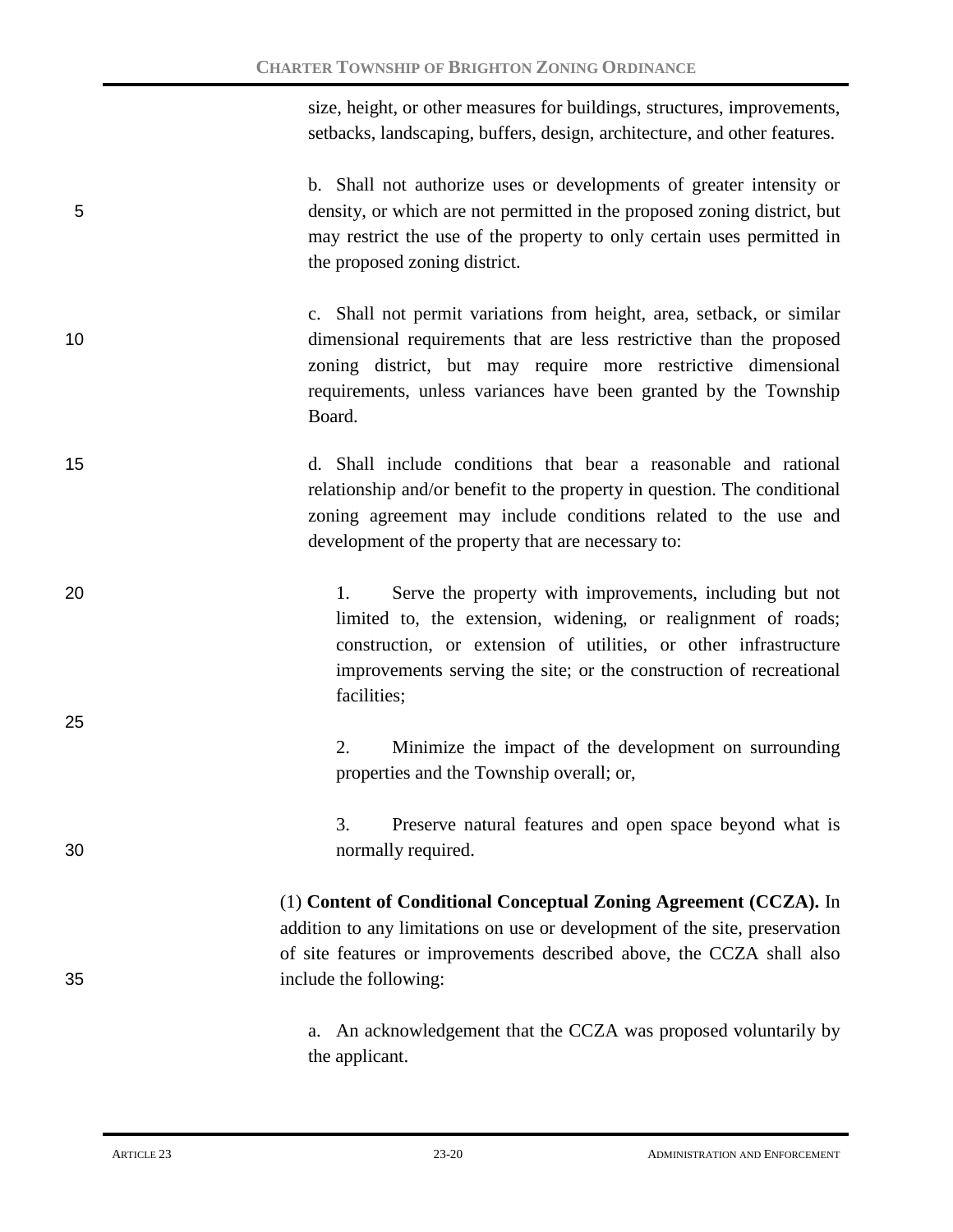b. A statement that the property shall not be developed or used in any manner that is inconsistent with the CCZA.

c. A statement that the approval of the rezoning and the CCZA shall 5 be binding upon and inure to the benefit of the property owner and the Township, and also their respective heirs, successors, assigns, receivers, or transferees. Where the applicant for rezoning is acting on behalf of the landowner through some form of purchase agreement or other mechanism, then the landowner must also consent and sign the 10 agreement.

> d. A statement that the CCZA shall not permit any activity, use, or condition that would otherwise violate any requirement or standard that is otherwise applicable in the new zoning district.

e. Acknowledgement that the CCZA was proposed voluntarily by the applicant and that the Township relied upon the agreement and may not grant the rezoning but for the conditions offered in the CCZA.

- 20 f. Agreement and understanding that the rezoning is conditioned upon obtaining site plan approval under *Article 18*, or subdivision approval under the Township Subdivision Ordinance and obtaining other necessary approvals required by the Township and all applicable county, and state agencies.
	- g. A legal description of the land to which the agreement pertains.

h. The CCZA shall include and incorporate, by reference, a CSP. This CSP shall not replace the requirement for a site plan as outlined 30 in *Article 18*. The CSP requirements are outlined in subsection (2) below.

- i. Any other provisions as are agreed upon by the parties.
- 35 (2) **Content of Conceptual Site Plan (CSP).** The following information shall be submitted with any application for conditional rezoning and CSP approval:
	- (a) **Existing Site Conditions**

15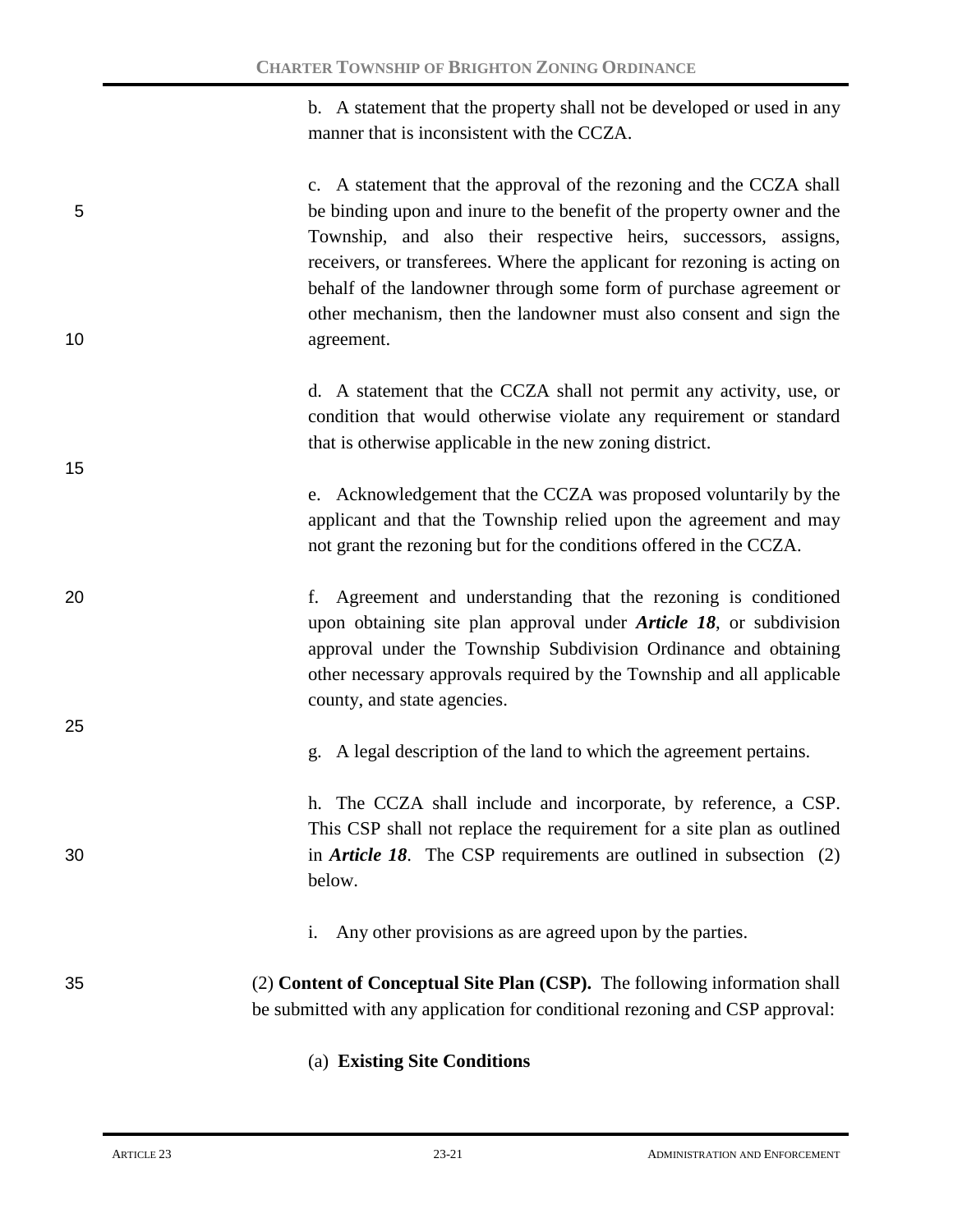(1) An overall area map on a scale of not less than one inch equals two thousand feet (1"= 2000') showing the relationship of the development to its surroundings such as section lines and/or major roads or collector roads.

(2) Physical development plan prepared at a minimum scale of one inch equals one hundred feet (1"=100').

20

5

(3) Boundaries of the proposed development, section or 10 corporation lines within or adjacent to the development, and overall property dimensions.

(4) Property lines of adjacent tracts of subdivided and unsubdivided land in relation to the development, including those 15 **15** of areas across abutting roads.

> (5) Locations, widths and names of existing or prior platted roads, private roads and easements within or adjacent to the development, including those of areas across abutting roads.

> (6) Location of existing sewers, water mains, storm drains and other underground facilities within or adjacent to the development.

(7) Topography drawn as contours with a two foot contour 25 interval. Topography to be based on USGS data and be extended a minimum distance of two hundred feet (200') outside the development's boundaries.

### (b) **Proposed Development Features**

(1) Layout of roads including proposed road names, right-of-way widths, and connections with adjoining roads, and also the widths and locations of easements and public walkways.

35 (2) Layouts, numbers and dimensions of single family homes, including building setback lines.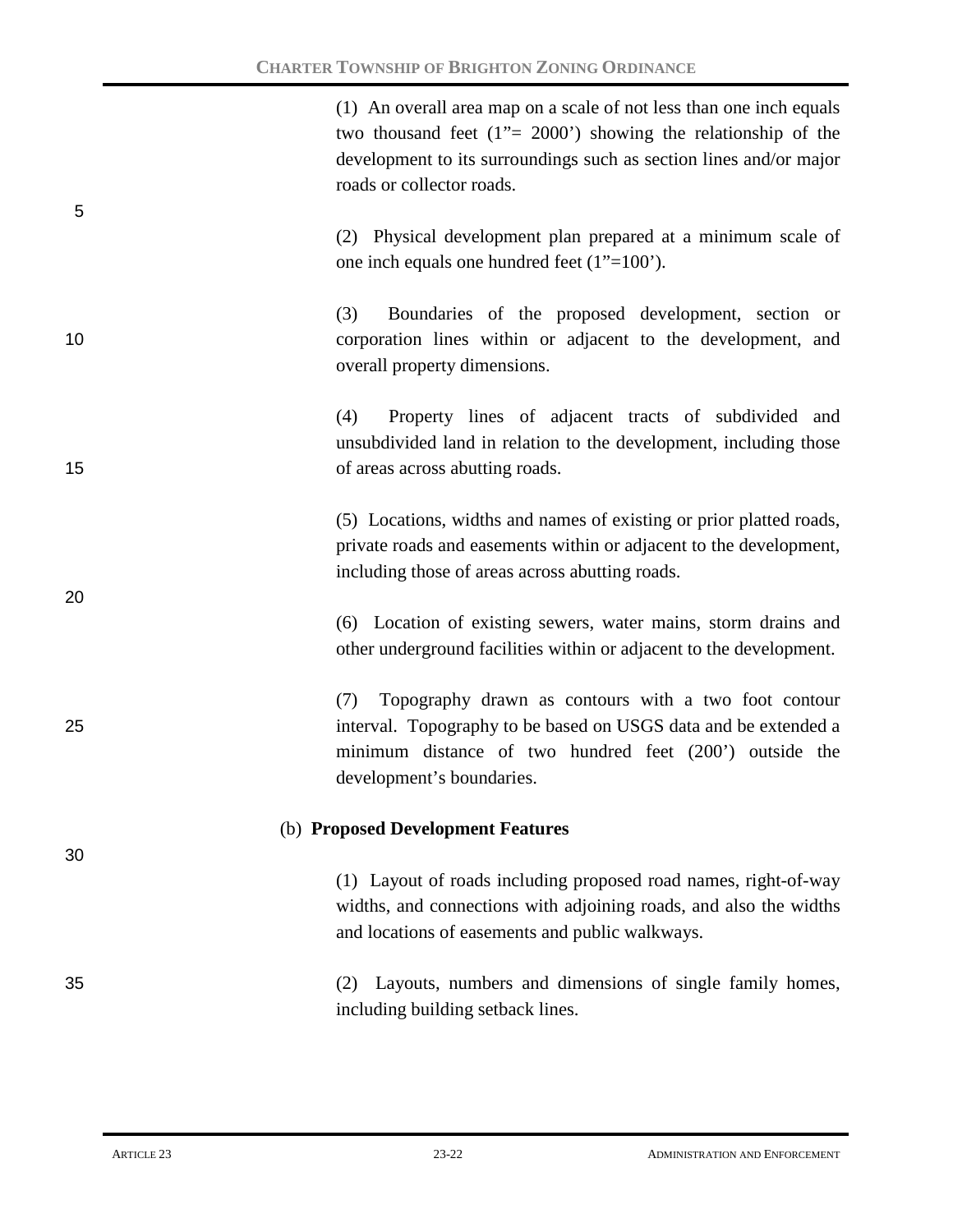(3) Layout of proposed multiple family dwellings, including setbacks, buildings, drives, parking spaces, walkway systems and landscaping.

5 (4) Location and definition of function of both developed and undeveloped space within the development. Layout of facilities to be included.

25

(5) Description of major wooded areas and description of means 10 to preserve them.

> (6) An indication of ownership and existing and proposed use of any parcels identified as "excepted".

15 (7) An indication of the proposed sewage, water supply and drainage system. If county drains are involved, the proposed drainage shall be acceptable to the County Drain Commissioner. Storm drainage must be provided to an approved outlet or retention basin. 20

> (8) Conceptual site grading plan and conceptual landscaping site plan, including pedestrian circulation system.

(9) Depiction of proposed development phases.

(10) Architectural renderings of typical structures and landscape improvements, in detail sufficient to depict the basic architectural intent of the improvements.

30 (11) Traffic impact study may be required by the Planning Commission when the use generates traffic that exceeds trip generation rates recognized by the Institute of Traffic Engineers (ITE) in accordance with *Section 18-09.*

#### 35 (c) **Tabulations.**

- (1) Total site acreage and percent of total project in various uses.
- (2) Draft of the CCZA.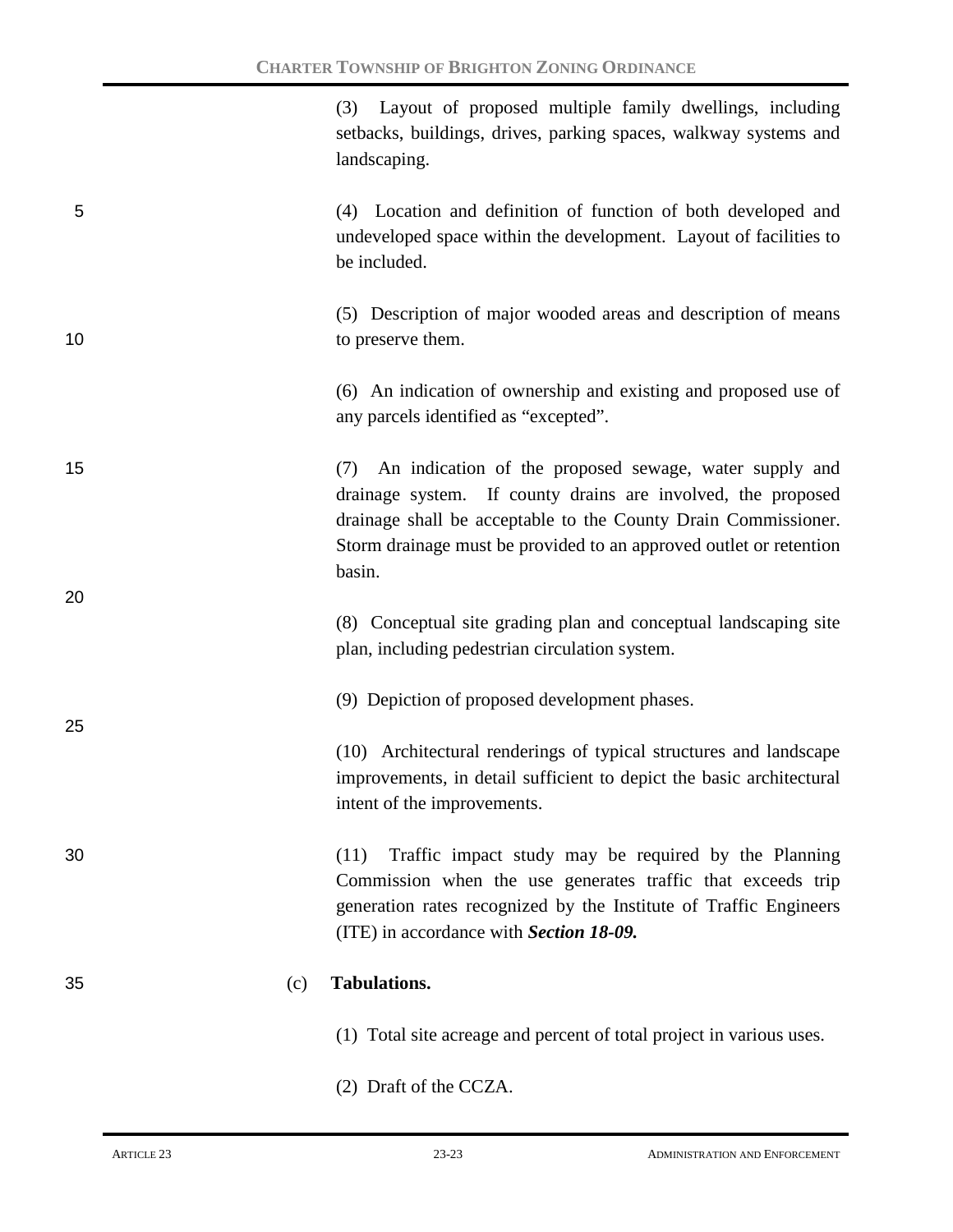(3) Statement of developer's intention in the land proposed for development.

5 (4) Statement regarding the developer's intention regarding sale and/or lease of all or portions of the development, including land area, units and recreational facilities.

(5) Statement of requested modifications to the regulations that are 10 otherwise applicable to the site.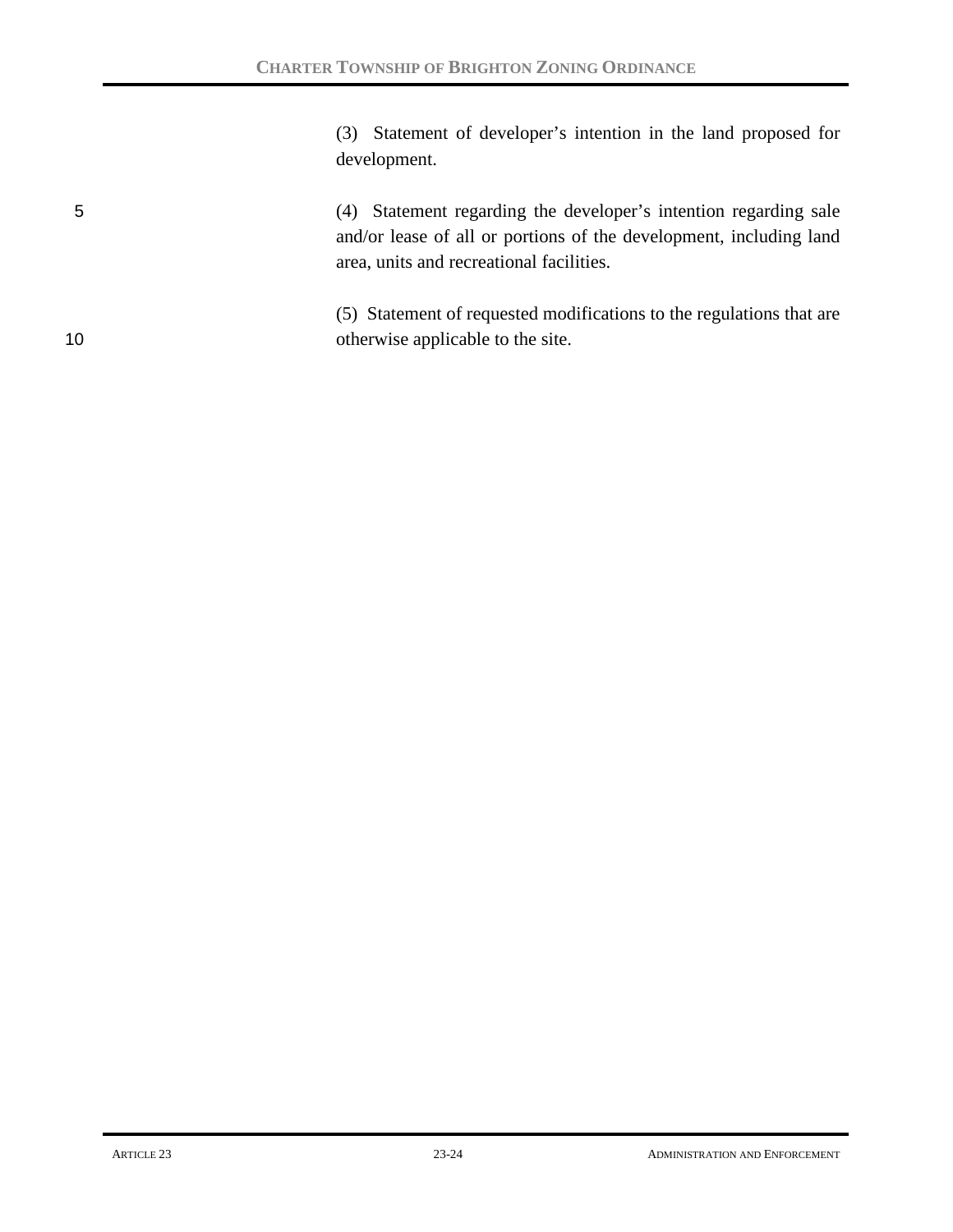(3) **Process.** The CCZA shall be reviewed concurrently with the petition for rezoning following the process in *Section 23-10(c)* and the following:

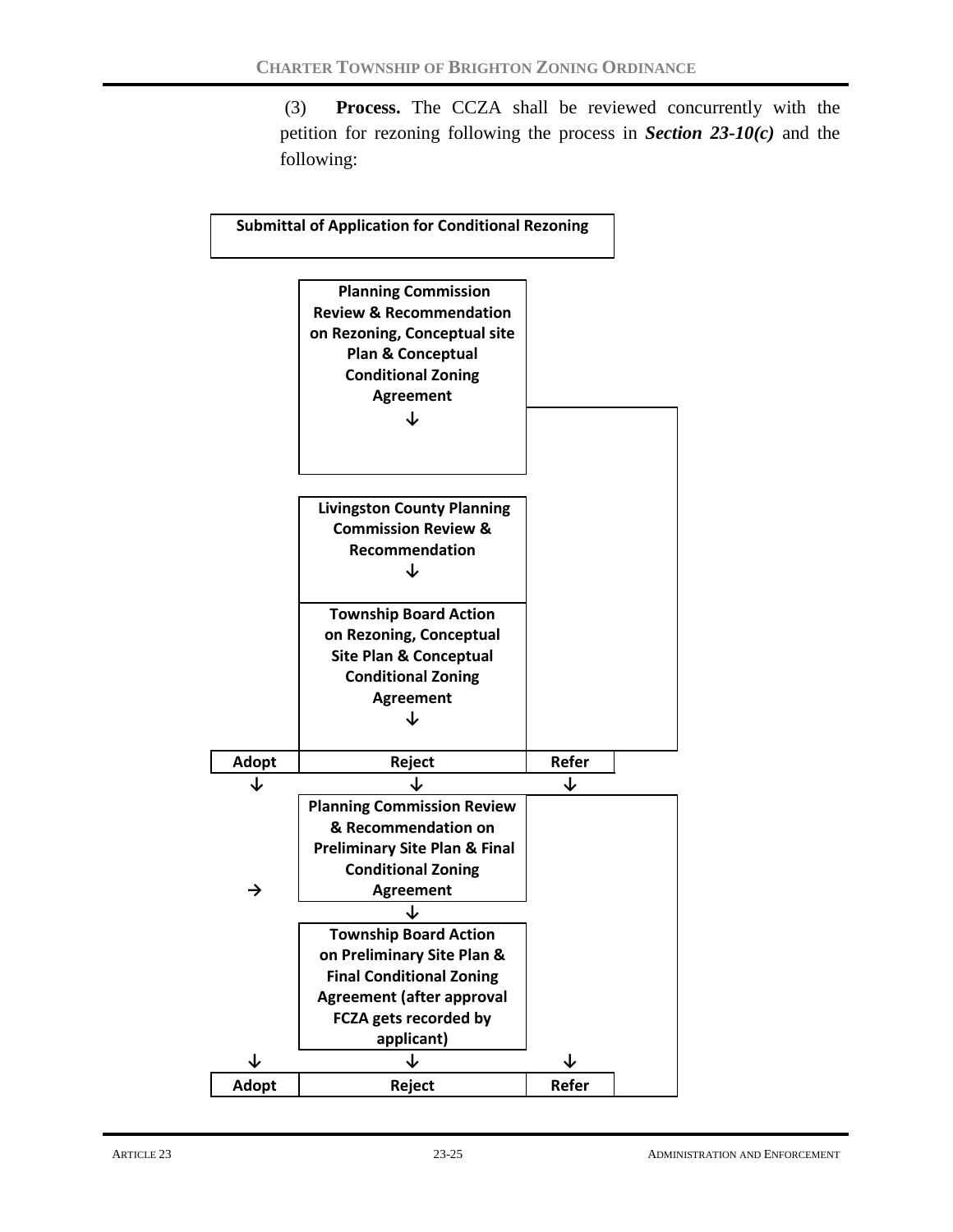| 5  | The CCZA and CSP must be submitted prior to the Planning<br>a.<br>Commission public hearing. The CCZA shall be reviewed by the<br>Township Attorney to determine that it conforms to the requirements<br>of this Section and the Michigan Zoning Enabling Act P.A. 110 of<br>2006, as amended, and shall confirm that the CCZA is in a form<br>acceptable for recording by the Livingston County Register of Deeds. |
|----|---------------------------------------------------------------------------------------------------------------------------------------------------------------------------------------------------------------------------------------------------------------------------------------------------------------------------------------------------------------------------------------------------------------------|
| 10 | Revisions may be made to the CCZA following the public hearing in<br>response to issues discussed at the public hearing. Any revisions to<br>the CCZA must be reviewed by the Planning Commission prior to the<br>Planning Commission making its recommendation on the rezoning to<br>the Livingston County Planning Commission and the Township Board.                                                             |
| 15 |                                                                                                                                                                                                                                                                                                                                                                                                                     |
| 20 | b. Following the public hearing for a proposed zoning amendment,<br>the Planning Commission shall make a recommendation to the<br>Livingston County Planning Commission and the Township Board<br>based upon the Criteria listed in Section $23-10(d)$ . In addition, the<br>Planning Commission shall consider whether the proposed CCZA and<br>CSP:                                                               |
| 25 | Is consistent with the intent of this Ordinance and is clearly<br>1.<br>in the public interest;                                                                                                                                                                                                                                                                                                                     |
|    | 2.<br>Is consistent with the recommendations of the Master Plan;                                                                                                                                                                                                                                                                                                                                                    |
| 30 | 3.<br>Bears a reasonable and rational connection or benefit to the<br>property being proposed for rezoning;                                                                                                                                                                                                                                                                                                         |
|    | Is necessary to insure that the property develops in such a<br>4.<br>way that protects the surrounding neighborhood and minimizes any<br>potential impacts to adjacent properties; and,                                                                                                                                                                                                                             |
| 35 | Leads to a development that is more compatible with<br>5.<br>abutting or surrounding uses than would have been likely if the<br>property had been rezoned without a conditional zoning<br>agreement, or if the property were left to develop under the<br>existing zoning classification.                                                                                                                           |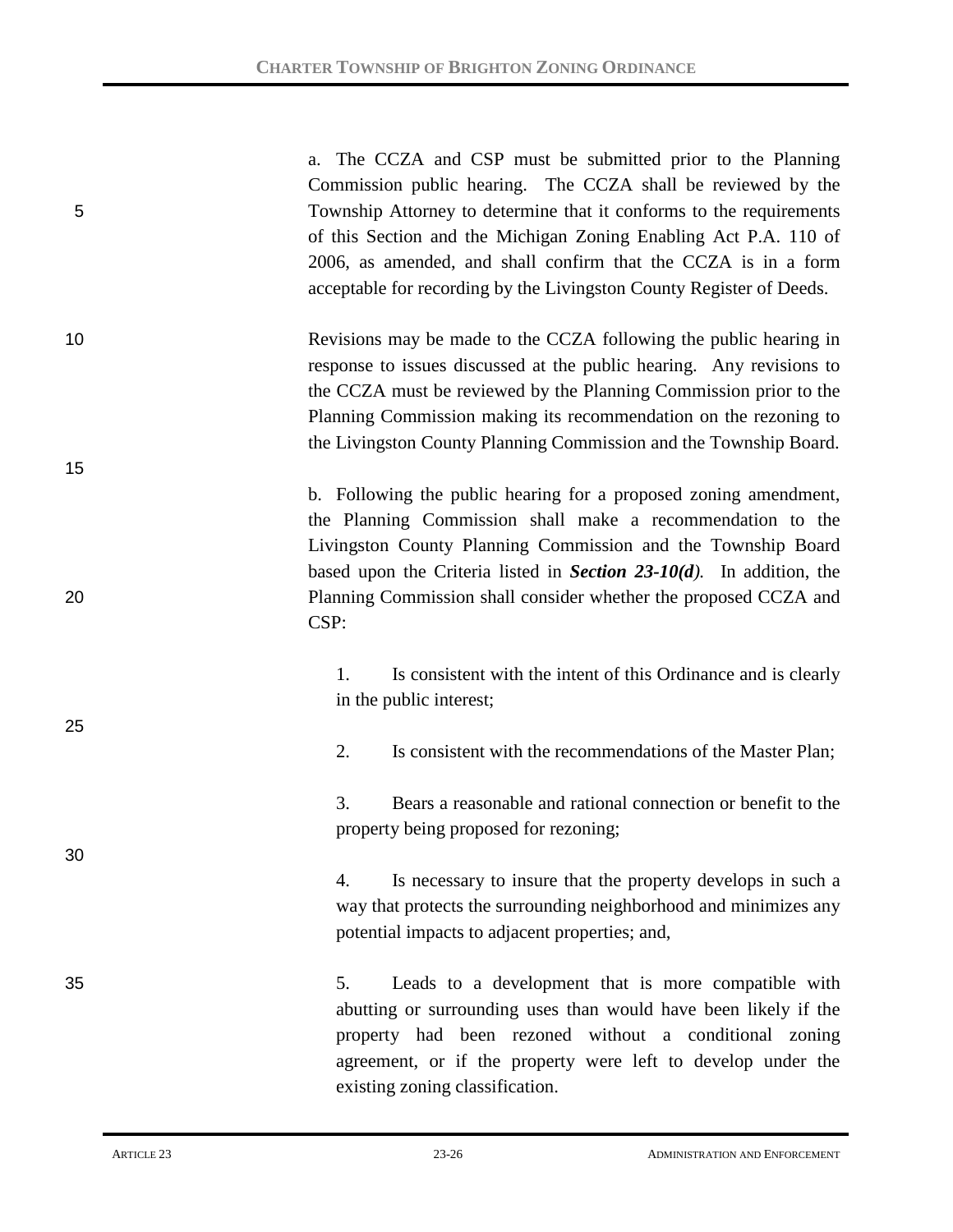c. If a CCZA and CSP has been offered by the applicant and recommended for approval or denial by the Planning Commission and the Livingston County Planning Commission, the Township Board 5 may approve, table, or deny the CCZA and CSP as a condition to the rezoning if it meets all of the requirements of subsection "b" above.

If variances from the requirements of the underlying zoning district are necessary, the applicant will apply and, if appropriate, receive 10 variances from the Township Board. Criteria for consideration of variances by the Township Board shall include, but not be limited to: (a) circumstances or conditions applicable to the property or the intended use that do not generally apply to other properties or uses; (b) the variance will not interfere with or discourage the appropriate 15 development, continued use or value of adjacent properties; and (c) the proposed variance does not interfere with the public safety or create nuisances.

If the rezoning, CCZA and CSP are approved, the applicant will 20 proceed to the next step.

### (4) **Final Preliminary Site Plan (PSP).**

a. The applicant must submit his PSP and FCZA for review and 25 approval by the Planning Commission and Township Board. The applicant will follow the requirements for site plan approval under *Article 18* or subdivision approval under the Township Subdivision Ordinance and obtain any other necessary approvals required by the Township and all applicable county and state agencies for PSP 30 approval. The applicant will submit his PSP and FCZA to the Planning Commission. The Planning Commission will review the PSP and FCZA and make a recommendation for approval or denial to the Township Board. The Township Board may approve, table, or deny the PSP and FCZA.

> b. Applicant shall sign the approved FCZA and PSP within thirty (30) days of approval by the Township Board or the Township approval becomes null and void. The approved and executed FCZA and PSP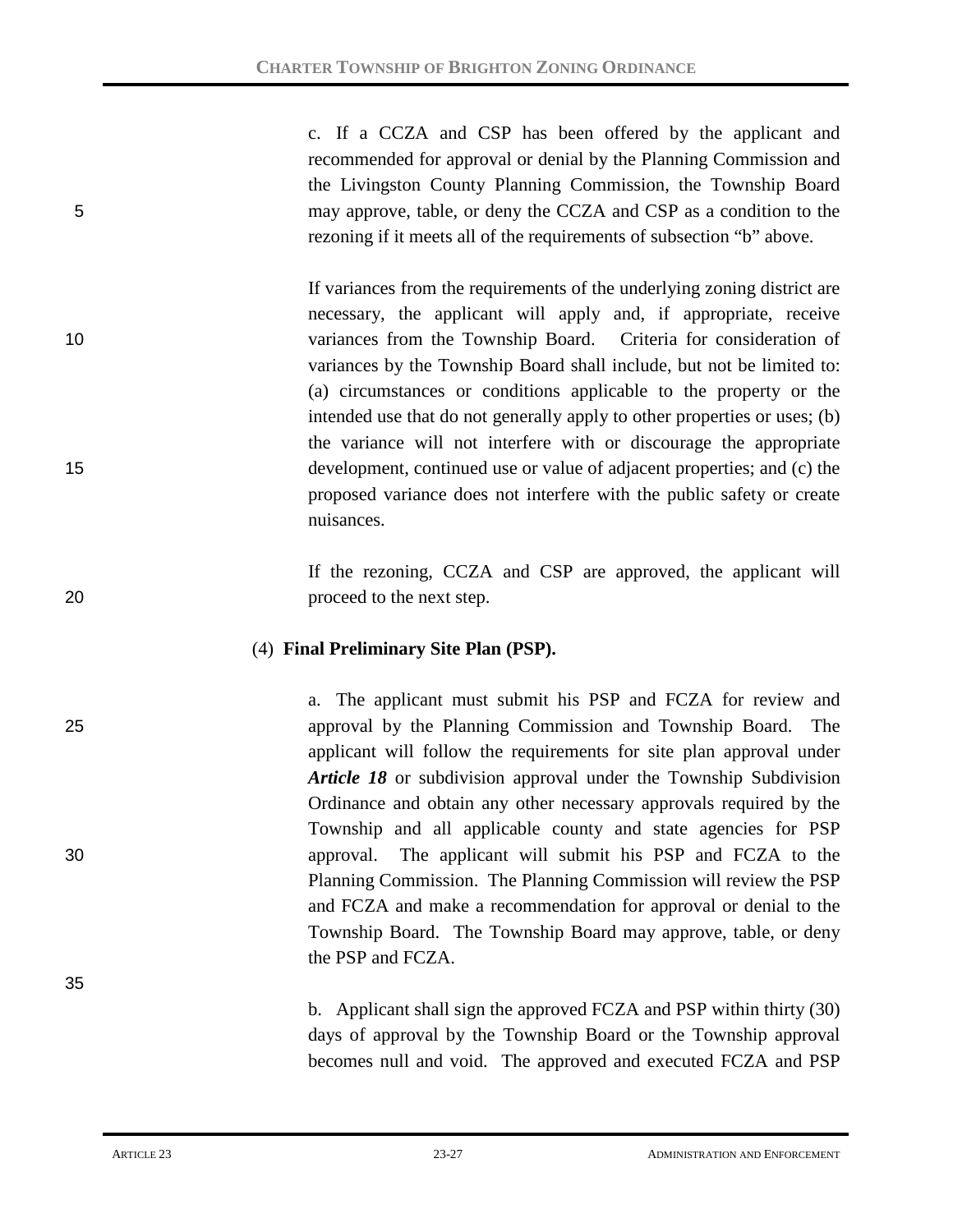shall be submitted to the Livingston County Register of Deeds for recording by the applicant after approval by the Township Board.

c. After approval of the PSP and FCZA, the zoning classification of 5 the rezoned property shall consist of the district to which the property has been rezoned, and a reference be made to the FCZA and PSP. The FCZA and PSP shall be incorporated by attachment or otherwise as an inseparable part of the ordinance adopted by the Township Board to accomplish the requested rezoning. The Township Clerk shall 10 maintain a listing of all properties subject to FCZA and shall provide copies of the Agreements upon request. Per State law, the ordinance is effective on the date stated herein.

#### (5) **Expiration**

a. The rezoning, PSP and FCZA shall expire two (2) years after adoption of the rezoning, FCZA and PSP, unless substantial construction on the approved project or phase of the project as outlined in the FCZA occurs pursuant to building and other required permits 20 within the two (2) year period or has been extended by the Planning Commission under subsection "d" below.

b. The FCZA shall specify that if substantial construction has not commenced within two (2) years after the rezoning, the rezoning, 25 FCZA and PSP shall be void and of no effect.

c. Should the rezoning, FCZA and PSP become void, all development on the subject property shall cease, and no further development shall be permitted. The Township shall withhold permits 30 and certificates until action satisfactory to the Township is taken to bring the property into compliance with the FCZA and approved site plan. The Township shall also revoke permits, and certificates, following notice to the applicant and giving the applicant an opportunity to be heard, in addition to or in lieu of any other lawful 35 action to achieve compliance.

> Notwithstanding the above, if the property owner applies in writing for an extension of the rezoning, FCZA and PSP at least thirty (30) days prior to the expiration date, the Planning Commission may grant an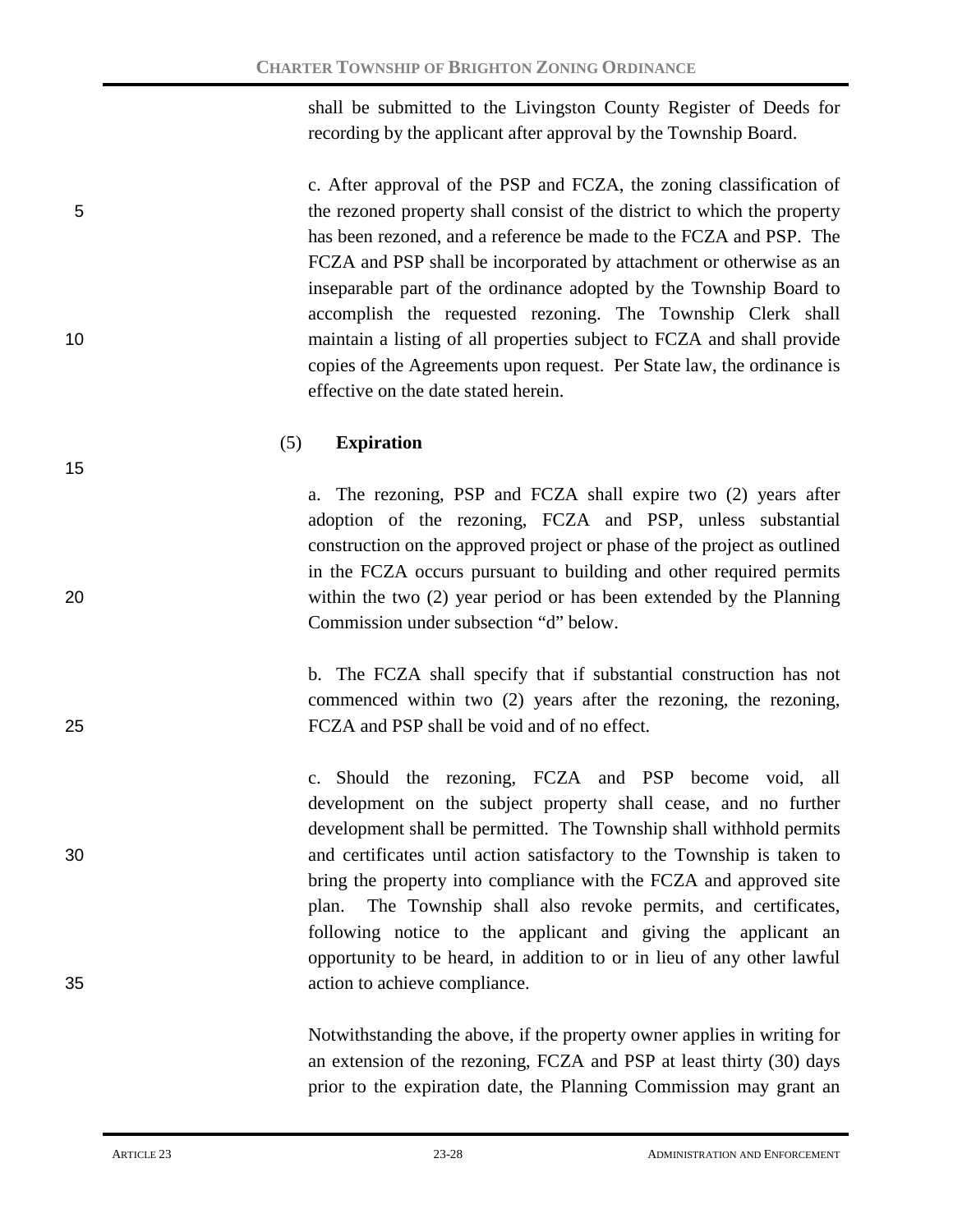extension of up to one (1) year. Further extensions may be granted by the Planning Commission although the number of previous extensions granted shall be considered in relation to the diligent effort of the land owner to satisfy the conditions of the FCZA and PSP.

(6) **Reversion of Zoning.** If the rezoning, approved site plan, and FCZA become void as outlined above, then the land shall automatically revert back to its original zoning classification as set forth in the Michigan Zoning Enabling Act P.A. 110 of 2006, as amended. The Township Clerk 10 will advise the land owner, of, the reversion of zoning.

(7) **Continuation.** Provided that all development and use of the property in question is in compliance with the FCZA approved site plan, a use or development authorized may continue indefinitely, provided that all 15 terms of the FCZA continue to be met.

(8) **Amendment.** The approved PSP and FCZA may be amended by the Township with the landowner's consent. If the amendment is considered a major amendment per *Section 18-07*, then the applicant must 20 proceed forward in the same manner as was prescribed for the original rezoning, FCZA and PSP. If the amendment is considered a minor amendment per *Section 18-07*, it can be handled administratively. The approved amendment shall be submitted to the Livingston County Register of Deeds for recording by the applicant after approval by the 25 Township Board.

(9) **Violation of Agreement.** Failure to comply with the approved site plan and FCZA at any time after approval will constitute a breach of the agreement and also a violation of this Ordinance and further use of the 30 property may be subject to legal remedies available to the Township.

(10) **Subsequent Rezoning of Land.** Nothing in the FCZA, nor any statement or other provision, shall prohibit the Township from later rezoning all or any portion of the property that is the subject of the FCZA 35 to another zoning classification. Any rezoning shall be conducted in compliance with this Ordinance and the Michigan Zoning Enabling Act P.A. 110 of 2006, as amended.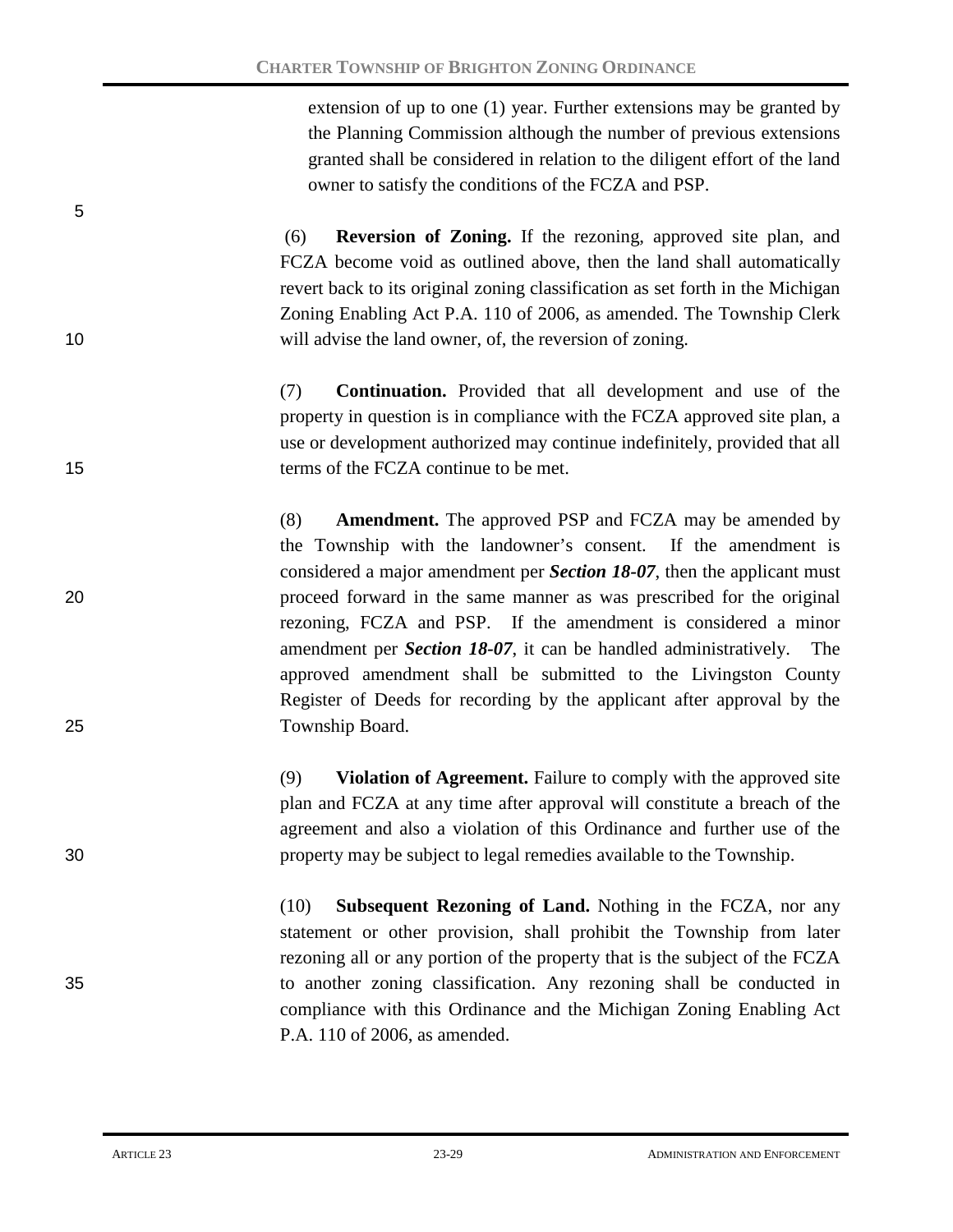(11) **Failure to Offer Conditions.** The Township shall not require an owner to offer conditions as a requirement for rezoning. The lack of an offer of conditions shall not affect the owner's rights under this Ordinance.

5 (12) **Township Not Obligated.** The Township is not required or obligated to accept any or all conditions offered by a developer on a rezoning application. In no way is an offer of a conditional zoning agreement the basis for requiring the Township to approve a rezoning application.

> (Ord. #248, 1/22/10), (Ord. #243, 8/1/08), (Ord. #234, 12/28/06), (Ord. #231, 12/27/05)

**23-11 Public Hearing Notices.** In instances where a public hearing is 15 required under this Ordinance with the Planning Commission or the Zoning Board of Appeals, written notice of the public hearing shall be as follows:

(a) **Notice Content.** The notice shall do all of the following:

20 (1) Describe the nature of the request.

(2) Indicate the property that is the subject of the request. The notice shall include a listing of all existing street addresses within the property. Street addresses do not need to be created and listed if no such addresses 25 currently exist within the property. If there are no street addresses, other means of identification may be used.

- (3) State when and where the request will be considered.
- 30 (4) Indicate when and where written comments will be received concerning the request.

(b) **Notice Publication and Mailing.** Notice shall be published and mailed no less than fifteen (15) days prior to the public hearing as follows:

(1) Notice of the request shall be published in a newspaper of general circulation in the Township.

35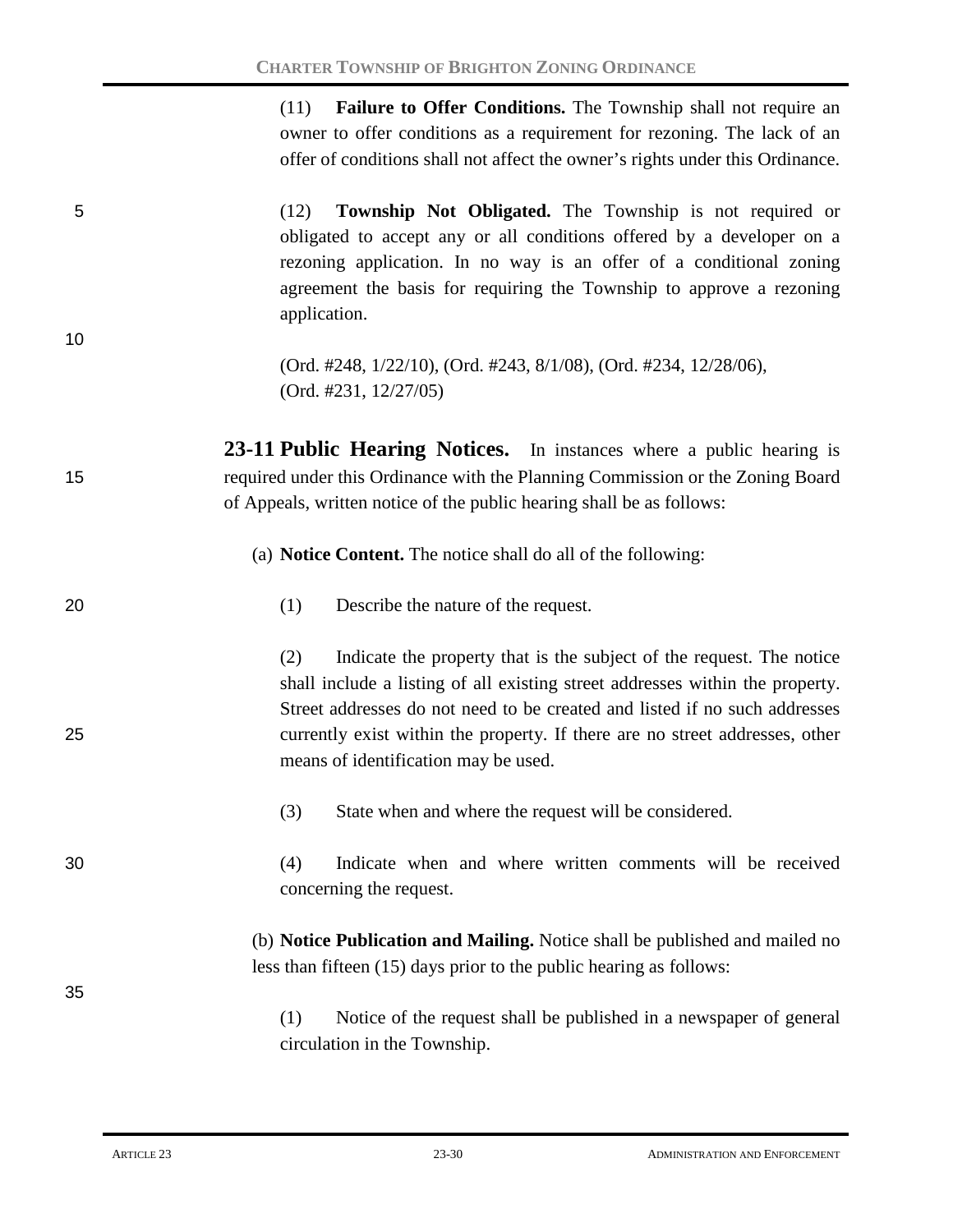(2) Notice shall be sent by mail or personal delivery to the owners of property for which approval is being considered.

(3) Notice shall also be sent to all property within three hundred (300) feet of the subject property and to the occupants of all structures within 5 three hundred (300) feet of the subject property regardless of whether the property or structure is located in the Township. Notification need not be given to more than one (1) occupant of a structure, except that if a structure contains more than one (1) dwelling unit or spatial area owned or leased by different persons, one (1) occupant of each unit or spatial area 10 shall be given notice. If a single structure contains more than four (4) dwelling units or other distinct spatial areas owned or leased by different persons, notice may be given to the manager or owner of the structure, who shall be requested to post the notice at the primary entrance to the structure. If the name of the occupant is not known, the term "occupant" 15 may be used in making notification under this subsection.

(4) The notice under subsection (3) is considered to be given when personally delivered or when deposited during normal business hours for delivery with the United States Postal Service or other public or private 20 delivery service.

(c) **Ordinance Amendments and Rezonings of More Than Ten (10) Properties.** Public hearings for an amendment to the Zoning Ordinance, or the Zoning Map that affects more than ten (10) properties shall only require 25 notice in a newspaper, which shall not be required to indicate the property subject to the request under  $(a)(2)$  above, and notice shall not be required to be mailed to individual properties under (b)(2) and (b)(3) above.

(d) **ZBA Interpretations and Appeals.** Public hearings for ordinance 30 interpretations and appeals of administrative decisions by the Zoning Board of Appeals shall only require notice in a newspaper, as required in (b)(1) above but if the interpretation or appeal of an administrative decision involves a specific property, notice shall also be given to the person bringing the appeal, as required in  $(b)(2)$  above.

(Ord. #248, 1/22/10)